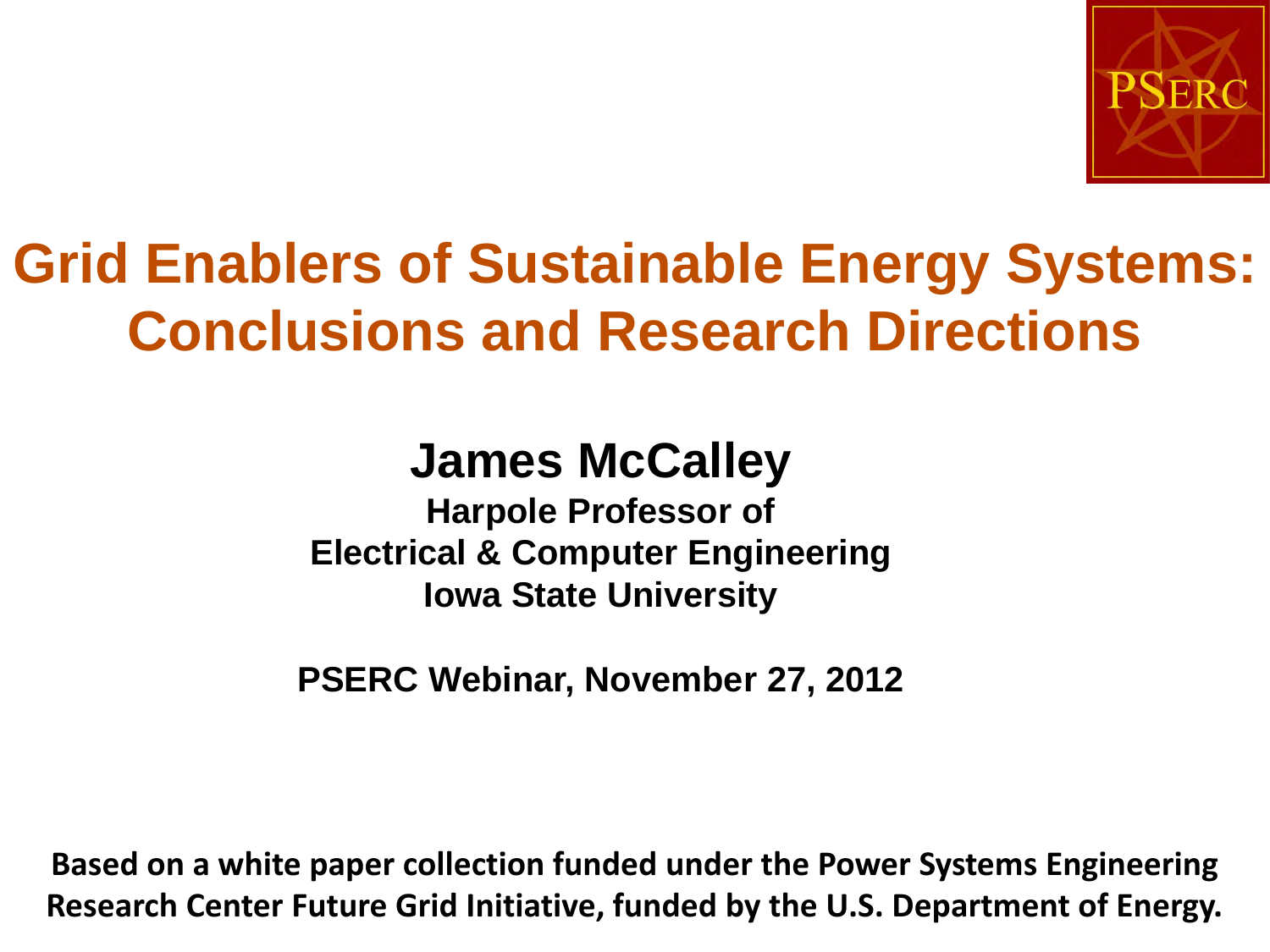# **Presentation Overview**

• PSERC "Future Grid" Initiative

(see [http://pserc.org/research/FutureGrid.aspx\)](http://pserc.org/research/FutureGrid.aspx)

- Broad analysis white papers
- Summary of 5 "Grid Enablers" white papers
- For each of the 5 papers:
	- Objective
	- Conclusions
	- Research needs
	- Related publications
- Conclusions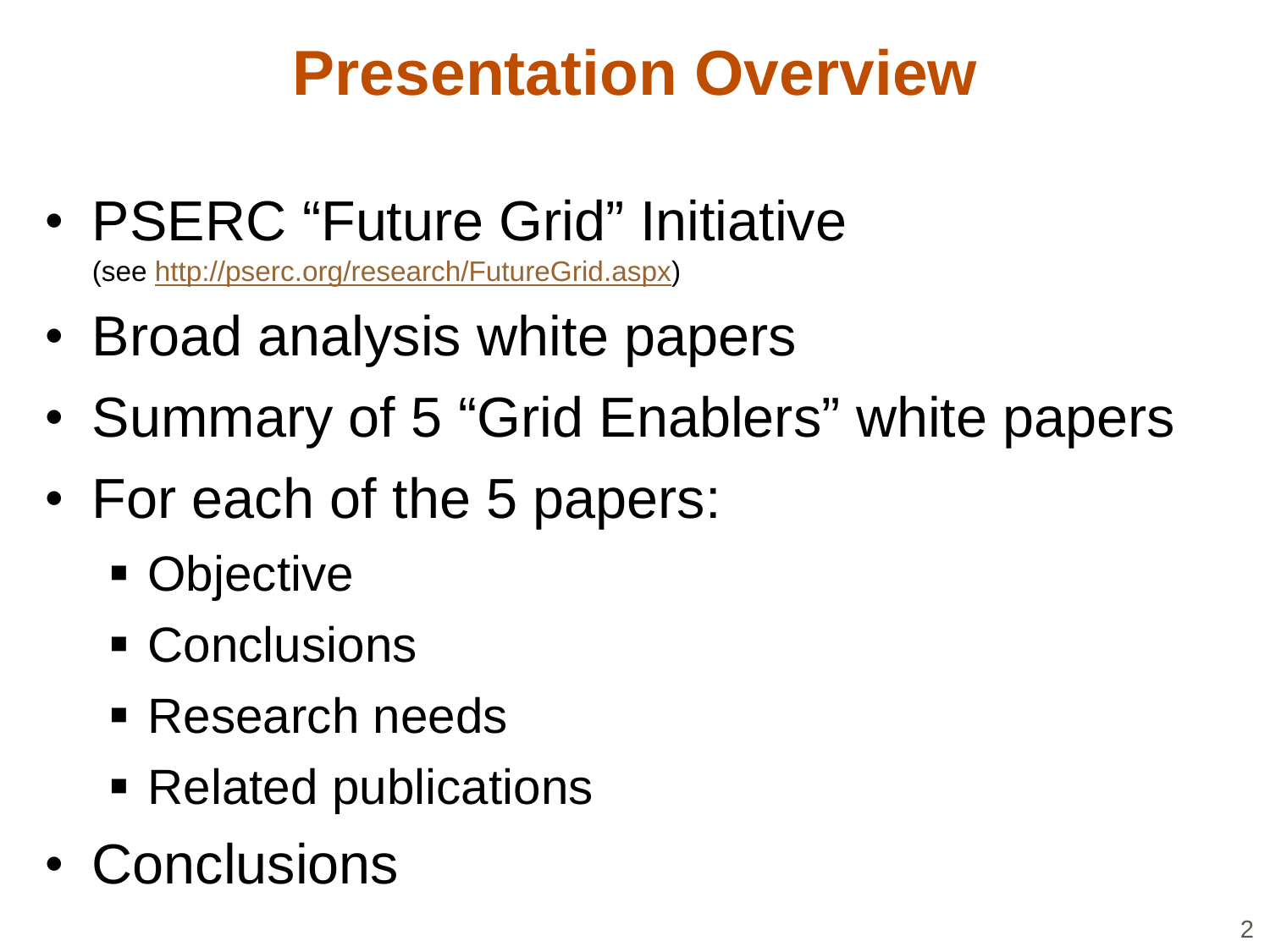# **The Future Grid to Enable Sustainable Energy Systems**

- A PSERC-wide 3-year project, funded by DOE
- Objectives:

 $\triangleright$  Identify requirements of a grid with

- **high penetrations of sustainable energy systems**
- heavy cyber reliance for sensing and communications
- **≻Stimulate discussion among academic, industry and** government communities on what it will take to shape the future grid for the mid-21<sup>rst</sup> century
- Involves 13 universities, 40 faculty, and 40+ graduate students, along with interactions with many companies, DOE, and national labs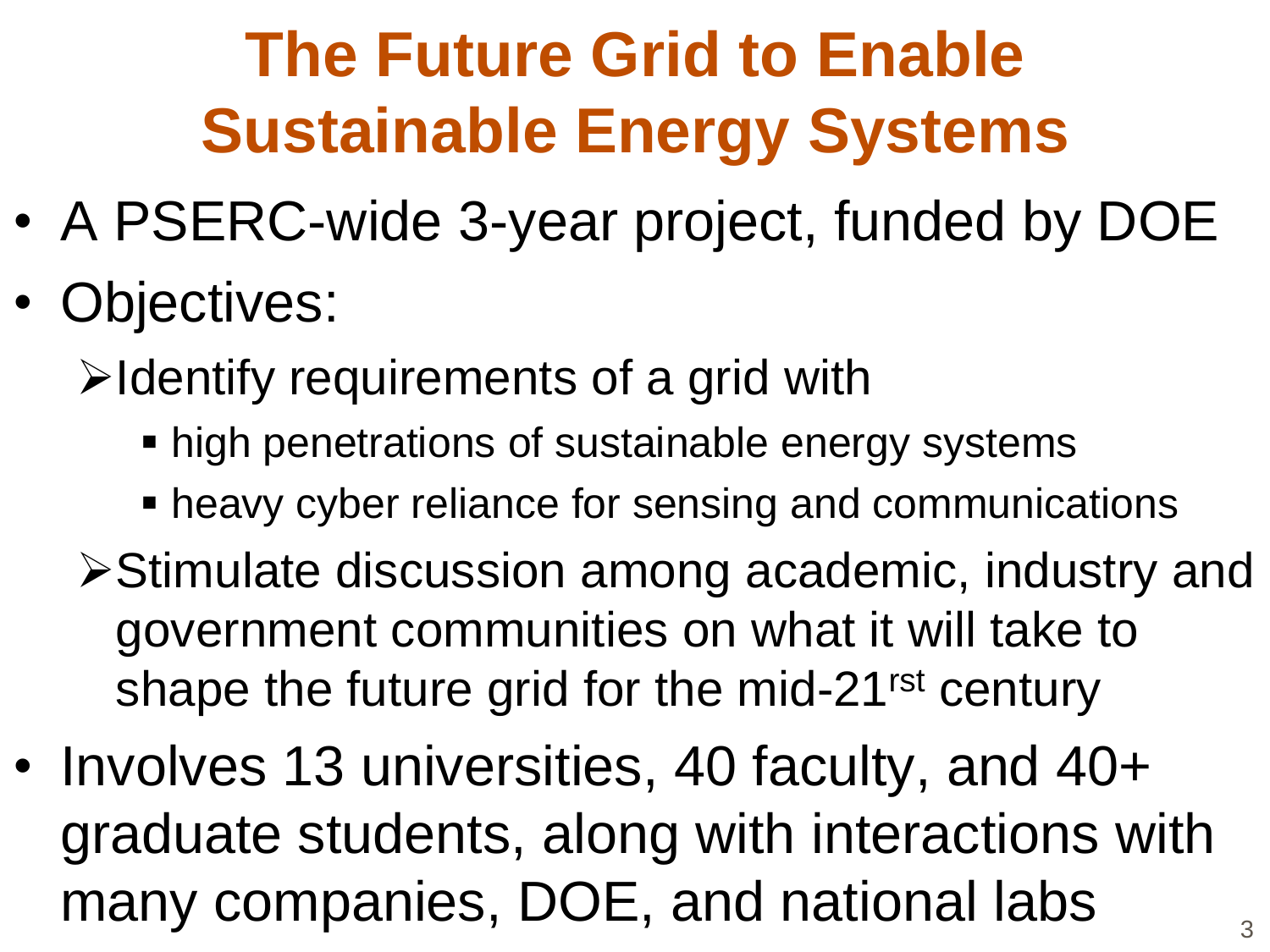# **The Future Grid to Enable Sustainable Energy Systems**

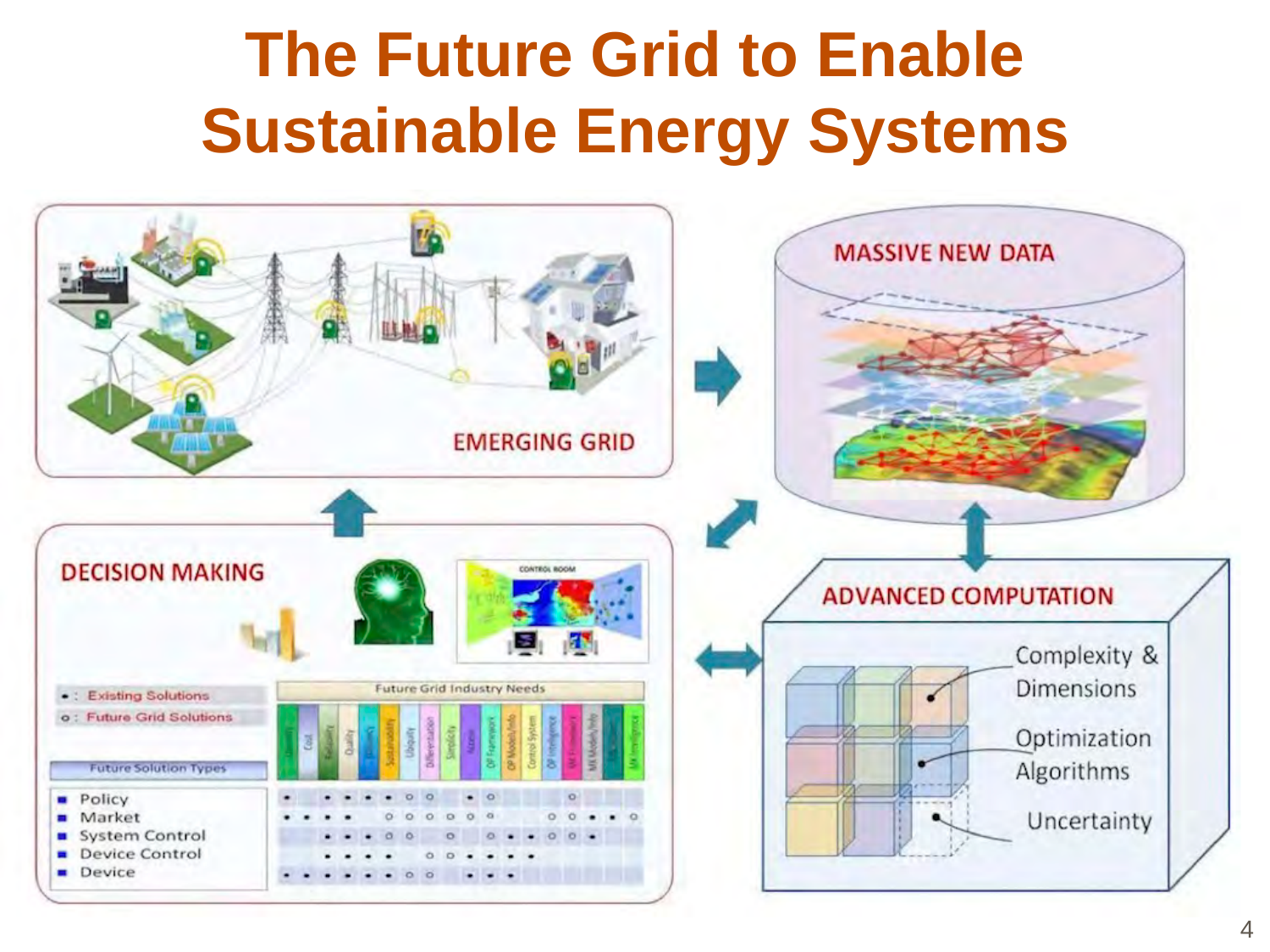# **The Future Grid to Enable Sustainable Energy Systems**

- Research thrusts in the Future Grid Initiative:
	- **Electric energy challenges of the future (Jerry Heydt, Arizona State)**
	- **Control and protection paradigms of the future (Chris DeMarco, Univ. of Wisconsin-Madison.)**
	- **Renewable energy integration and the impact of carbon regulation on the electric grid (Shmuel Oren, Univ. of California, Berkeley)**
	- **Workforce development (Chanan Singh, Texas A&M)**
	- **Computational challenges and analysis under increasingly dynamic and uncertain electric power system conditions (Santiago Grijalva, Ga Tech)**
	- **Engineering resilient cyber-physical systems (Tom Overbye, UIUC)**
	- **Broad analysis papers (Pete Sauer, UIUC & Jim McCalley, ISU)**
- Upcoming thrust research presentations: on 12/7 at the PSERC Industry-University Meeting, Golden CO, and public webinars starting in mid-January 2013  $\frac{1}{5}$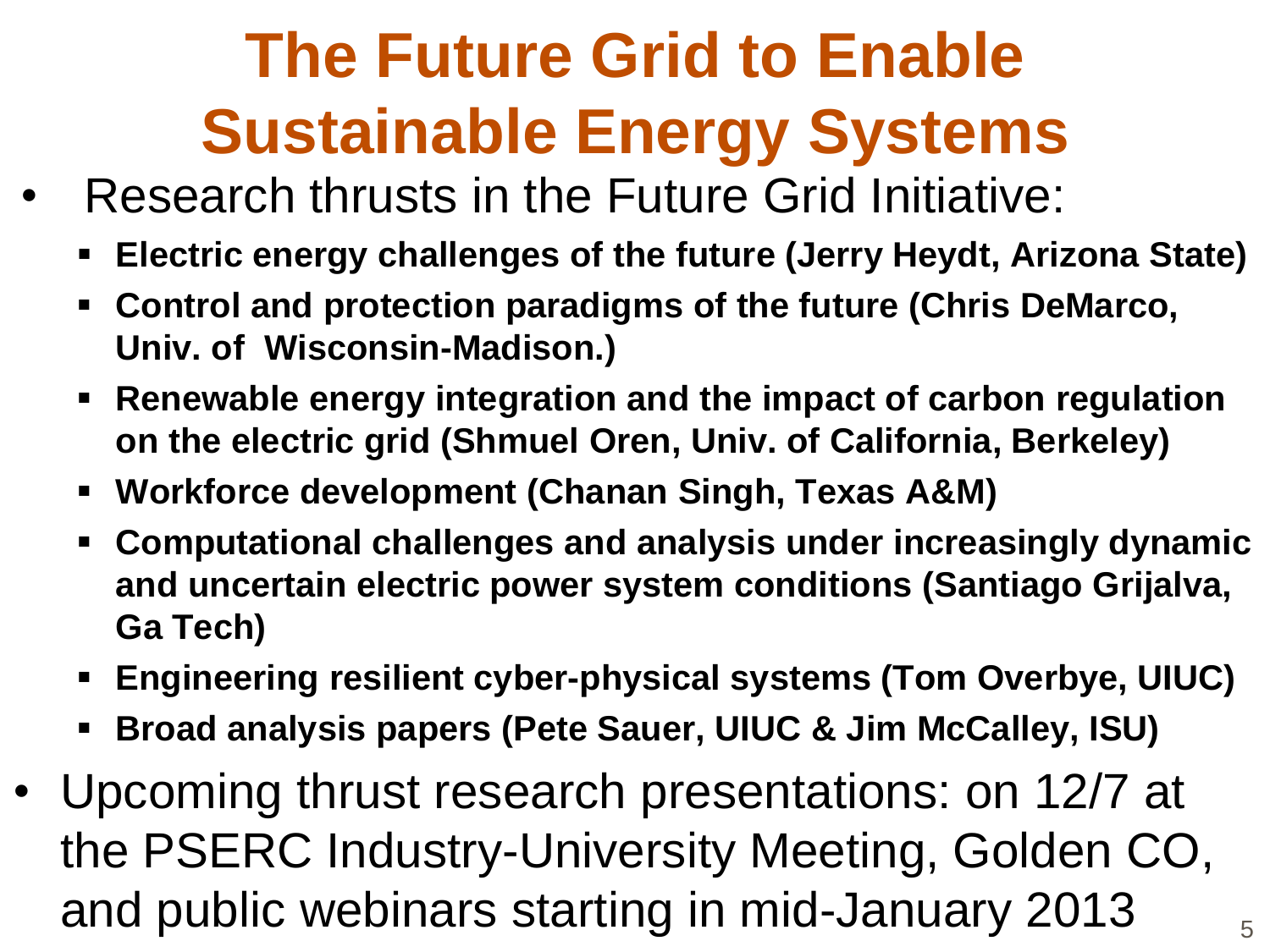# **The Future Grid to Enable Sustainable Energy Systems – Broad Analysis Needs**

- Resulted in 2 sets of white papers:
	- 4 papers: "The Information Hierarchy for the Future Grid," led by 4 "lead authors," coordinated by Pete Sauer (UIUC)
	- 5 papers: "Grid Enablers of Sustainable Energy Systems," led by 5 "lead authors," coordinated by Jim McCalley (ISU)
- Each paper
	- $\triangleright$  ... identified questions beyond scope of typical research projects; generally mix between engineering and policy, stakeholder perspectives, public interest…
		- **to** *lead thought,* **providing context for addressing engineering problems and policy needs in energy, considering national needs in 2020, 2030, 2040, even 2050;**
		- **to identify research directions**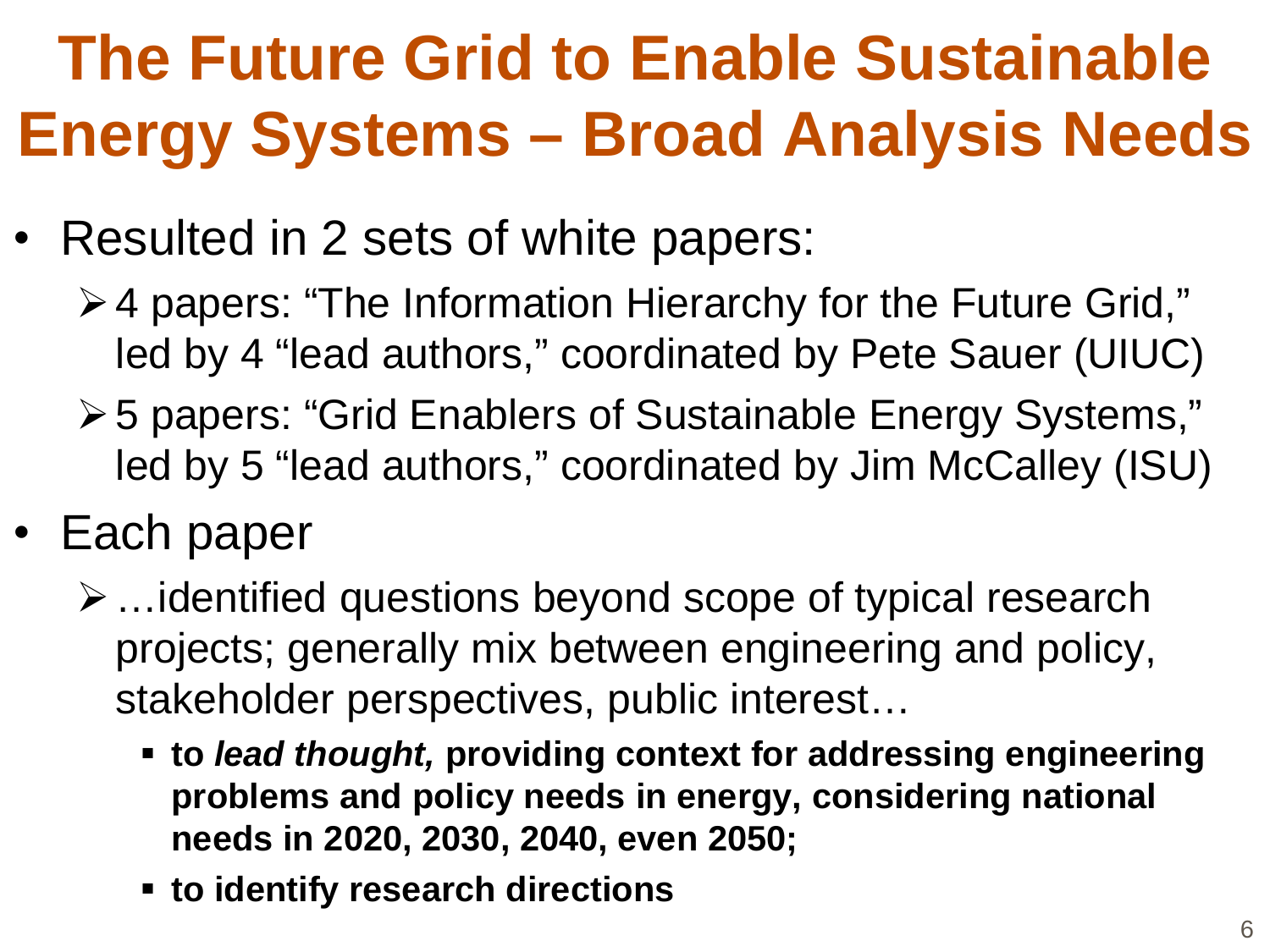# **The Future Grid to Enable Sustainable Energy Systems – Broad Analysis Needs**

- Each of the nine papers:
	- Had 1 lead author; in most cases, 1 or more coauthors
	- Reviewed by industry experts; comments incorporated
	- Discussed at Dec. 2011 "Future Grid Workshop," see: <http://pserc.org/research/FutureGrid/dec7workshop.aspx>
	- Published on web & presented in Spring 2012 webinar, see: [http://pserc.org/research/FutureGrid/broadanalysis.aspx](http://pserc.wisc.edu/research/FutureGrid/broadanalysis.aspx)
	- Further discussed & revised at June 2012 Forum, see: <http://pserc.org/research/FutureGrid/futuregridforum.aspx>
- Pete Sauer provided 11/4/2012 summary webinar on "Information Hierarchy for Future Grid," see:

[http://www.pserc.org/education/archived\\_tele\\_seminars/fgwebinars.aspx](http://www.pserc.org/education/archived_tele_seminars/fgwebinars.aspx) 

• I am providing summary webinar on "Grid Enablers of Sustainable Energy Systems" today.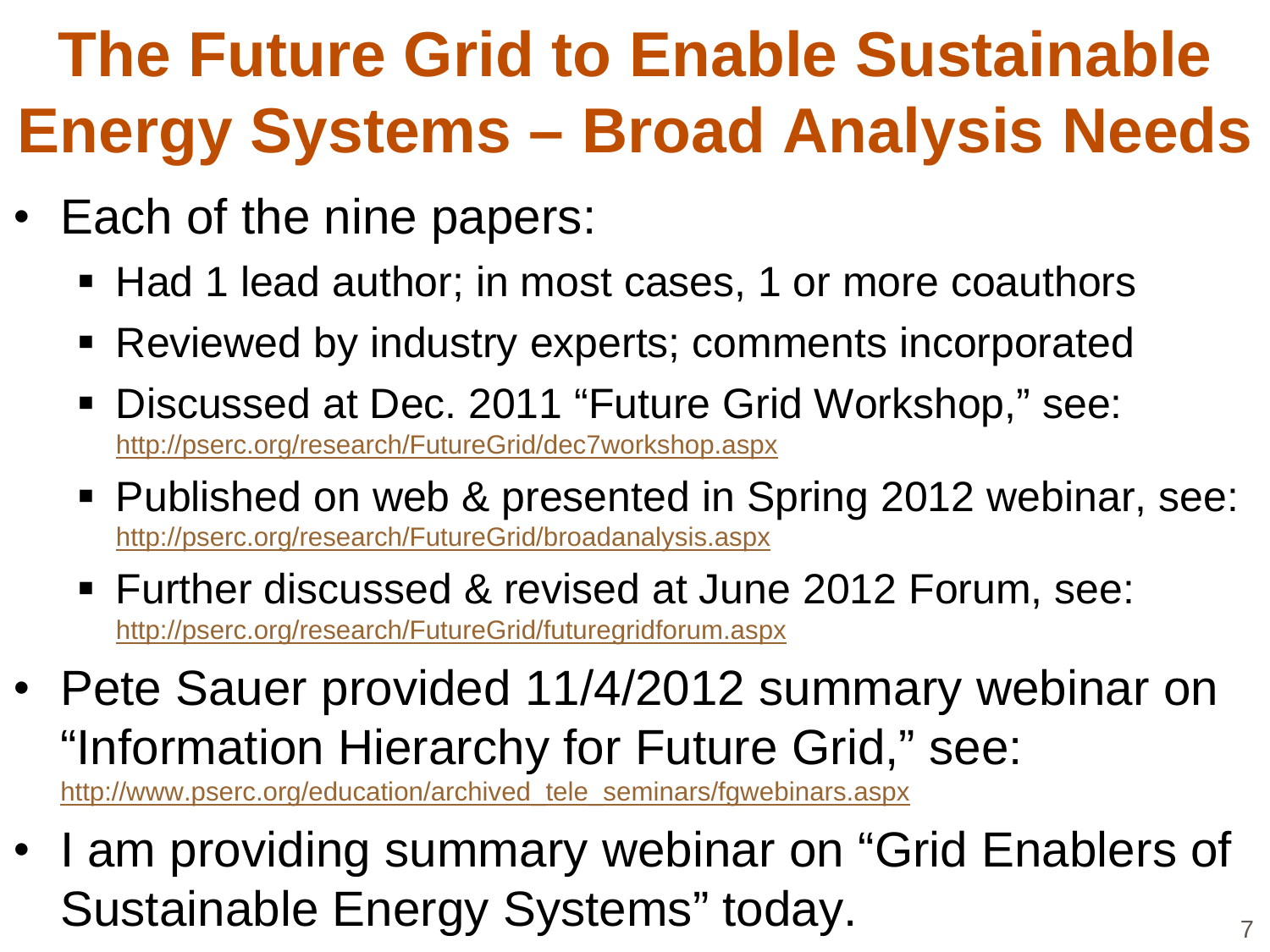# **Broad Analysis White Papers: "Grid Enablers of Sustainable Energy Systems"**

Overall focus of these 5 white papers:

What are key energy system needs at *very high* renewable penetration levels

- 1. Primary and secondary control for high penetration renewables
- 2. Towards standards in dynamics for electric energy systems
- 3. Future grid: the environment
- 4. Transmission design at the national level: benefits, risks and possible paths forward
- 5. Centralized and distributed power systems a comparative approach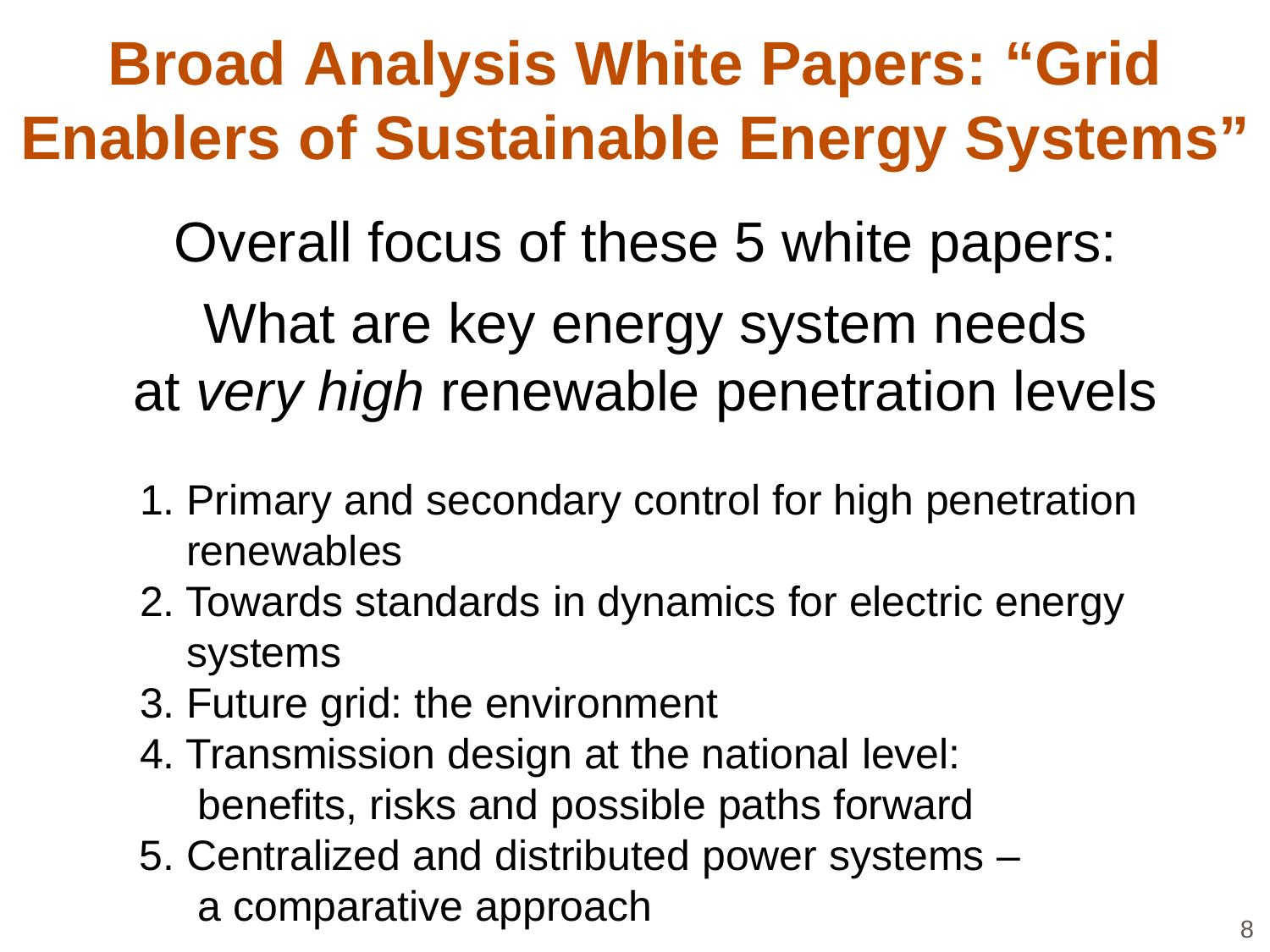## **Summary of Authors & Reviewers**

| <b>Topic</b>                                                                                      | <b>Lead author</b>                                                       | <b>Co-authors</b>                                                                      | <b>Industry reviewers</b>                                                                                                                                |
|---------------------------------------------------------------------------------------------------|--------------------------------------------------------------------------|----------------------------------------------------------------------------------------|----------------------------------------------------------------------------------------------------------------------------------------------------------|
| 1. Primary and secondary<br>control for high<br>penetration renewables                            | <b>Chris DeMarco</b><br><b>U. of Wisconsin</b><br>(UWisc)                | <b>B. Lesieutre, UWisc;</b><br>C. Baone, UWisc;<br><b>Yehui Han, UWisc</b>             | J. Gronquist, BPA;<br>V. Gevorgian, NREL;<br>E. Ela, NREL                                                                                                |
| 2. Toward standards for<br>dynamics in electric<br>energy systems                                 | <b>Marija Ilic</b><br><b>Carnegie</b><br><b>Mellon U</b>                 |                                                                                        | <b>B. Fardanesh, NYPA;</b><br>G. Arnolds, NIST;<br>M. Patel, PJM                                                                                         |
| 3. Future grid: the<br>environment                                                                | <b>Ward Jewell</b><br><b>Wichita State</b><br><b>University</b><br>(WSU) | J. Twomey, WSU;<br>M. Overcash, WSU;<br>J. Cardell, Smith Col;<br>L. Anderson, Cornell | F. Galvan, Entergy;<br>L. Beard, Quanta;<br>J. Price, CAISO                                                                                              |
| 4. Transmission design<br>at the national level:<br>benefits, risks and<br>possible paths forward | <b>Jim McCalley</b><br><b>Iowa State</b><br><b>University (ISU)</b>      | J. Bushnell, ISU<br>(now UC Davis),<br>V. Krishnan, ISU;<br>S. Lemos, ISU              | J. Caspary, US DOE; S.<br>Eckroad, EPRI; J. Eto,<br>LBNL; J. Fleeman, AEP;<br>D. McLaughlin, SoCo;<br><b>B. Nickell, WECC; D.</b><br><b>Osborn, MISO</b> |
| <b>5. Centralized and</b><br>distributed pwer systems<br>- a comparative approach                 | <b>James Momoh</b><br>Howard U.                                          | <b>Sakis Meliopoulos,</b><br><b>Ga Tech</b>                                            | <b>Bob Saint, NRECA</b>                                                                                                                                  |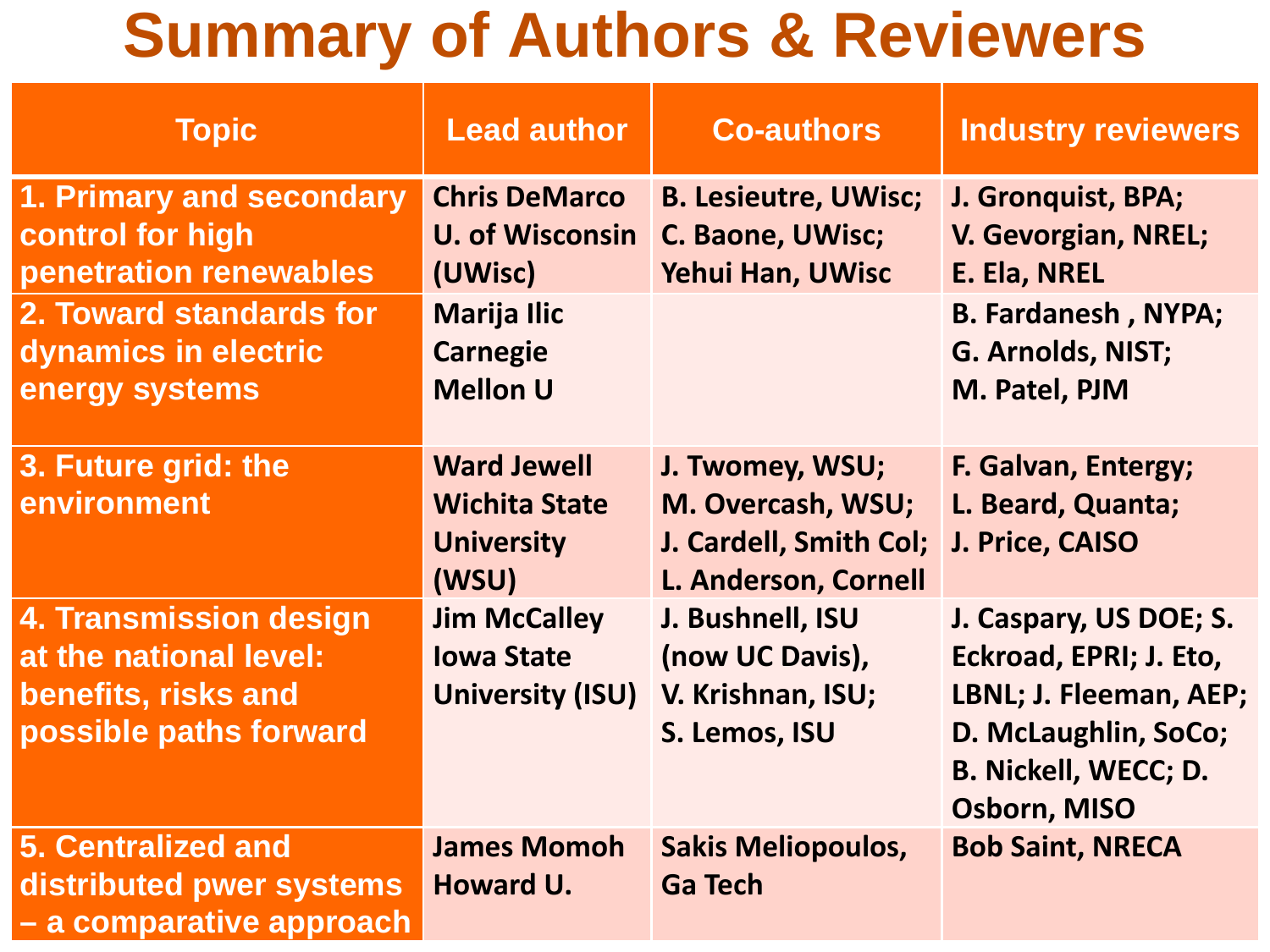White Paper Objective: Examine aspects of existing control practice tied to characteristics of traditional generator technologies; consider how they may be impacted by potentially very different attributes of a new class of control actuators (renewables) and new sensors and measurement technologies.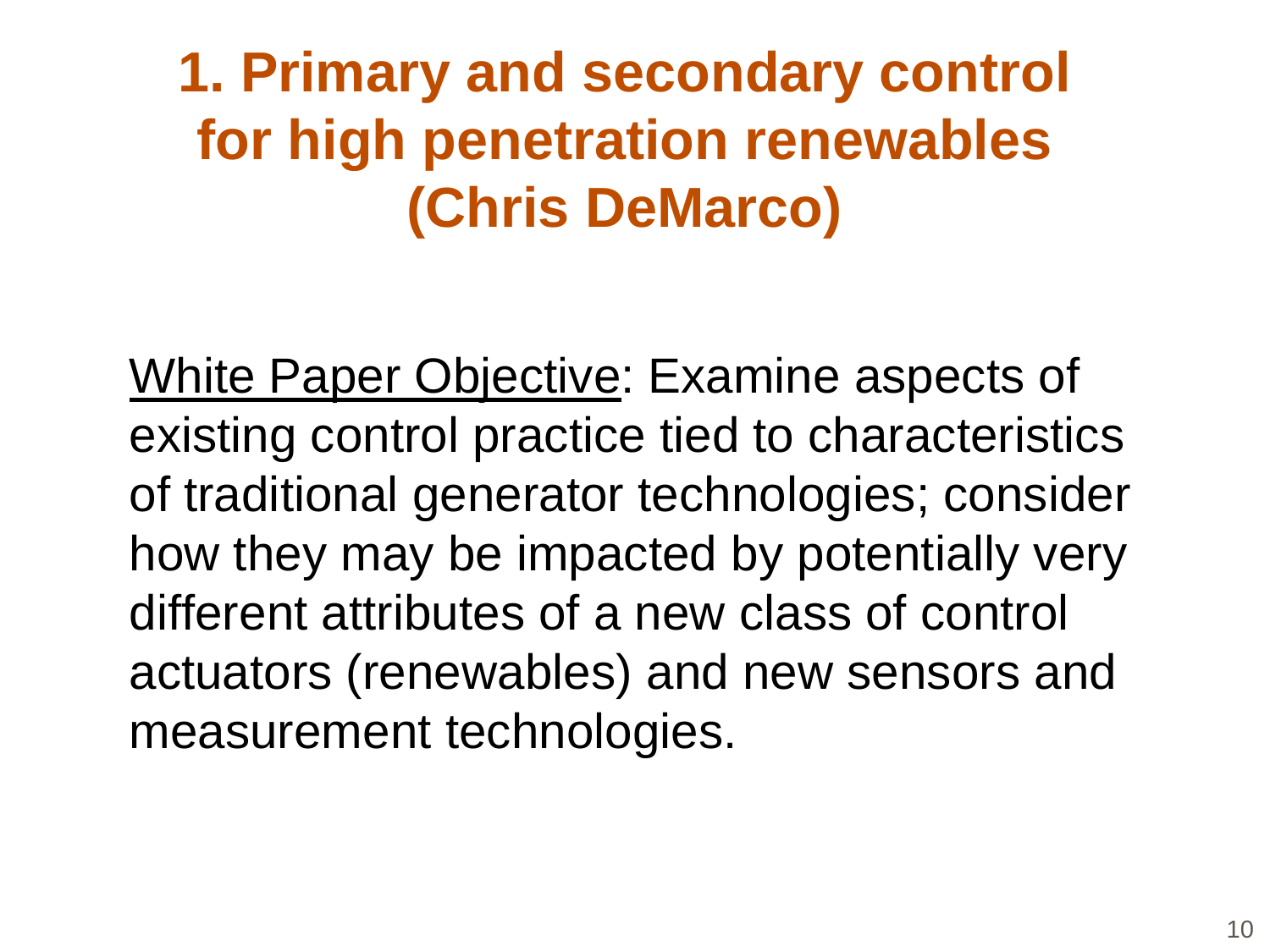Conclusion 1: To maximize benefit of high penetration renewables, "open up" design space of their control systems:

- Do not constrain new classes of equipment to replicate old technologies, e.g., inertial emulation for wind and PV power regulation schemes;
- Rather seek to exploit the widely differing control attributes of diverse generation, storage and responsive load technologies

Conclusion 2: Allow renewables to more broadly contribute to grid active power and frequency control via PE interface.

Conclusion 3: PMUs enable control utilizing multivariable system outputs over a wide geographic area, providing for controllers that can make use of dynamic observations of the system state.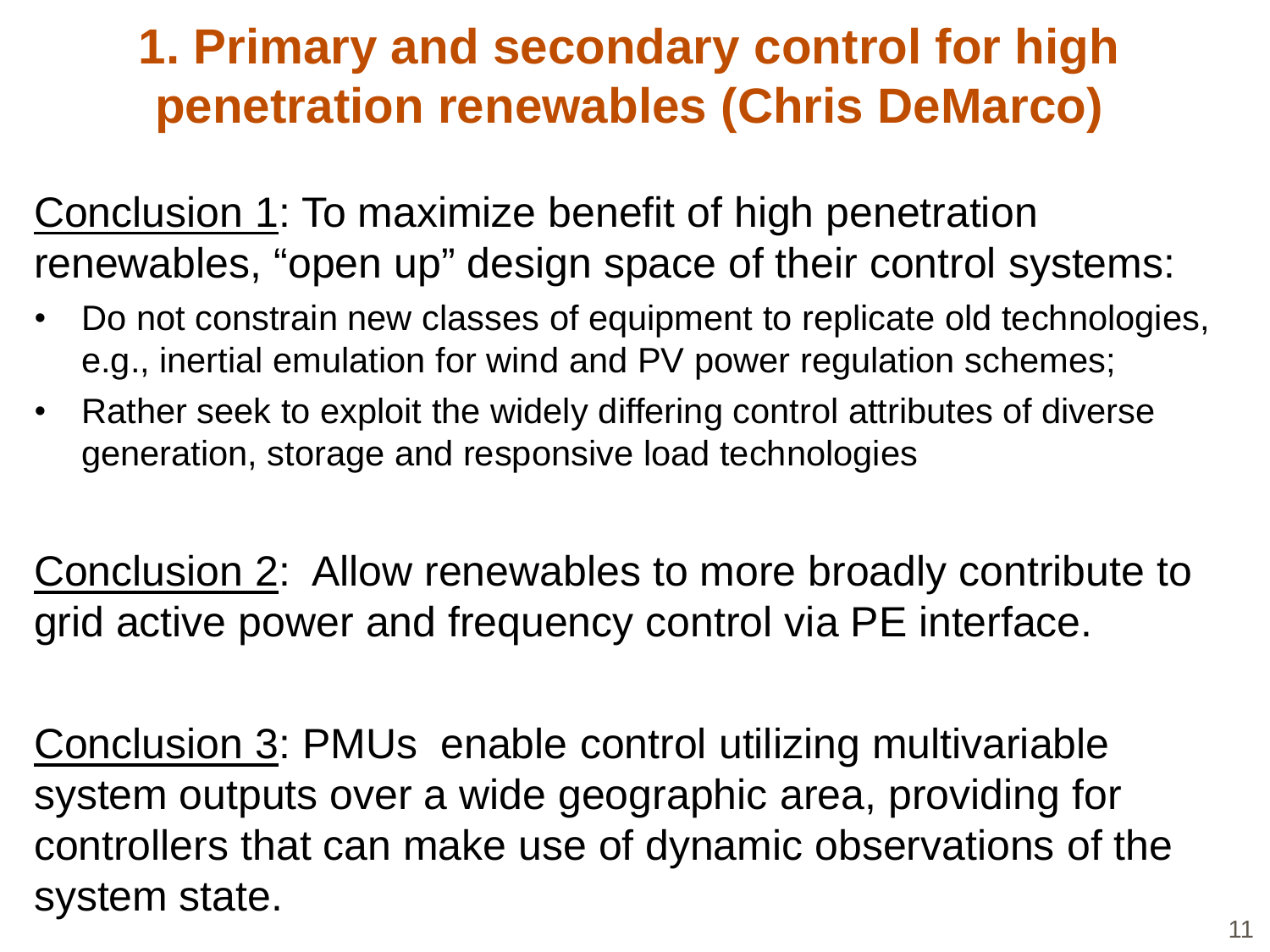Research needs:

- 1. Establish control performance metrics & desired performance:
	- Local: drive-train stress
	- Global: CPS1, CPS2, transient frequency nadir
- 2. Utilize wide-bandwidth PMU measurements for dynamic observation of system states in feedback control.
- 3. Apply via renewables, responsive load, and storage to provide desired performance to facilitate higher penetrations of renewables via primary and secondary control
- 4. Design/test use of new measurement technologies, coupled with optimal control methods (H-infinity, Convex optimization methods/LMI, Linear quadratic methods), to identify best performance in terms of identified metrics.
- 5. Identify tradeoffs between improved control performance and impact on operational economics of renewables.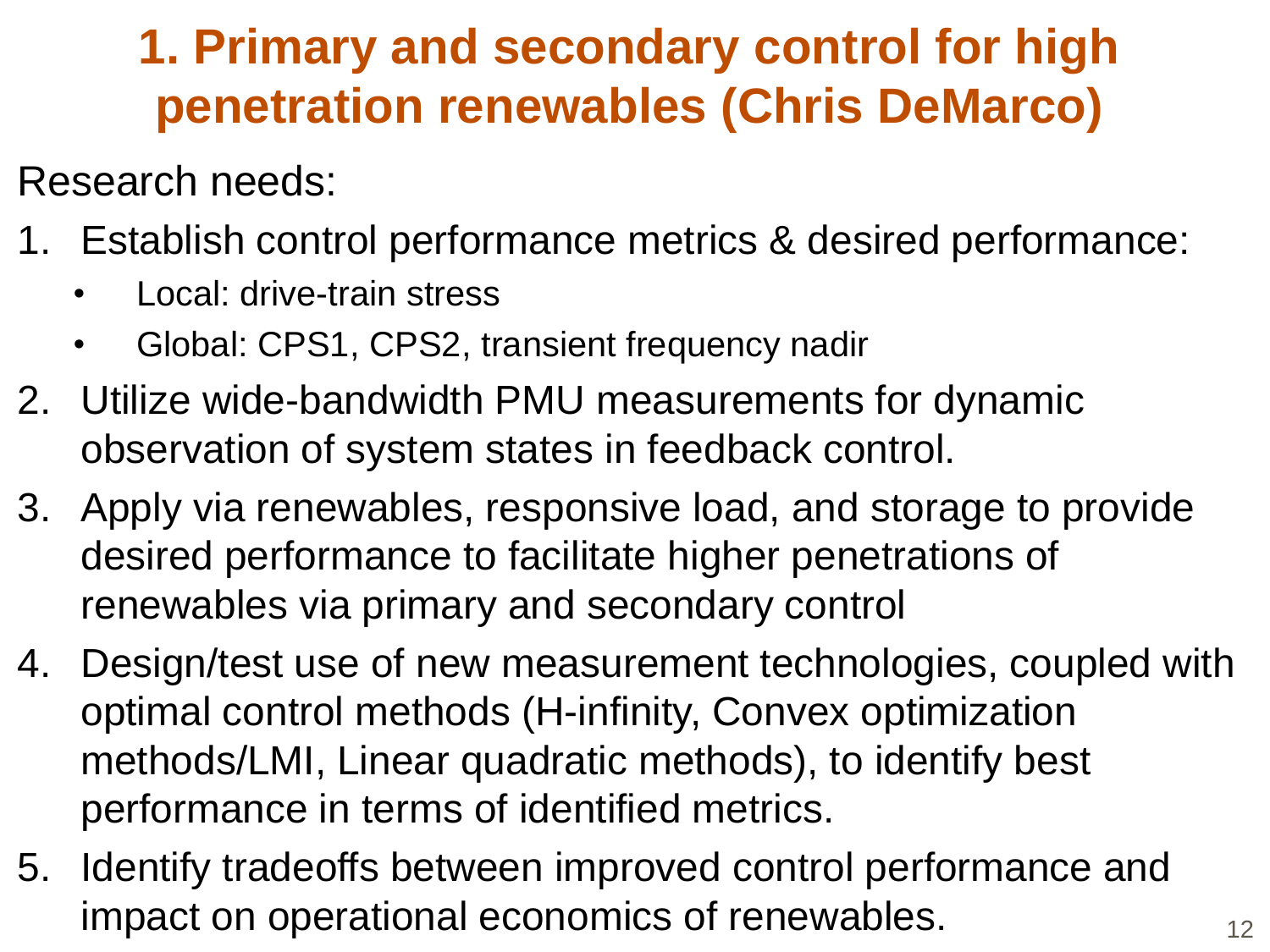#### Related publications:

- C. A. Baone and C. L. DeMarco, "Observer-based distributed control design to coordinate wind generation and energy storage," in *Proc. of the 2010 IEEE Conference on Innovative Smart Grid Technologies Europe*, Gothenburg, Sweden, Oct. 2010.
- C. A. Baone and C. L. DeMarco, "From Each According to its Ability: Distributed Grid Regulation With Bandwidth and Saturation Limits in Wind Generation and Battery Storage," to appear 2012, *IEEE Transactions on Control Systems Technology*, IEEE Explore link: [http://ieeexplore.ieee.org/xpls/abs\\_all.jsp?arnumber=6142123&tag=1](http://ieeexplore.ieee.org/xpls/abs_all.jsp?arnumber=6142123&tag=1)

• DeMarco, C.L.; and C. A. Baone. "Smart grid control design methods for distributed energy storage in frequency regulation markets*," Proc. of 18th Int. Federation of Automatic Control (IFAC) World Congress,* Milan, Italy, September 2011.

• C. A. Baone and C. L. DeMarco, "Distributed Control Design to Regulate Grid Frequency and Reduce Drivetrain Stress in Wind Systems Using Battery Storage," *Proc. of the 2012 American Control Conference*, Montreal, CANADA, June 2012.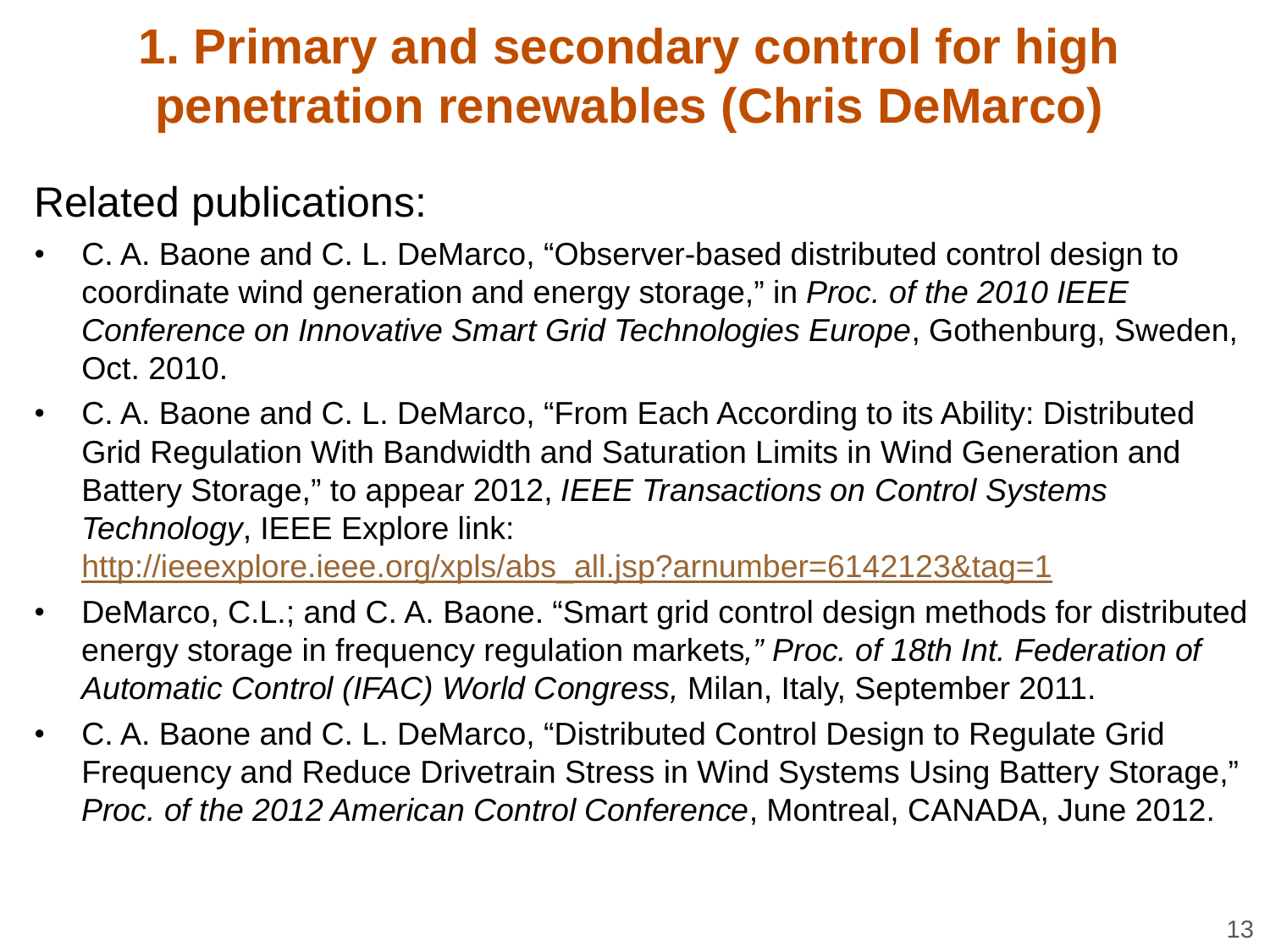#### White Paper Objectives:

- Identify what may become problems with system dynamics as unconventional technologies are integrated into the existing T&D grids;
- Determine how to design standards for dynamics which support system evolution without experiencing near real-time operating problems.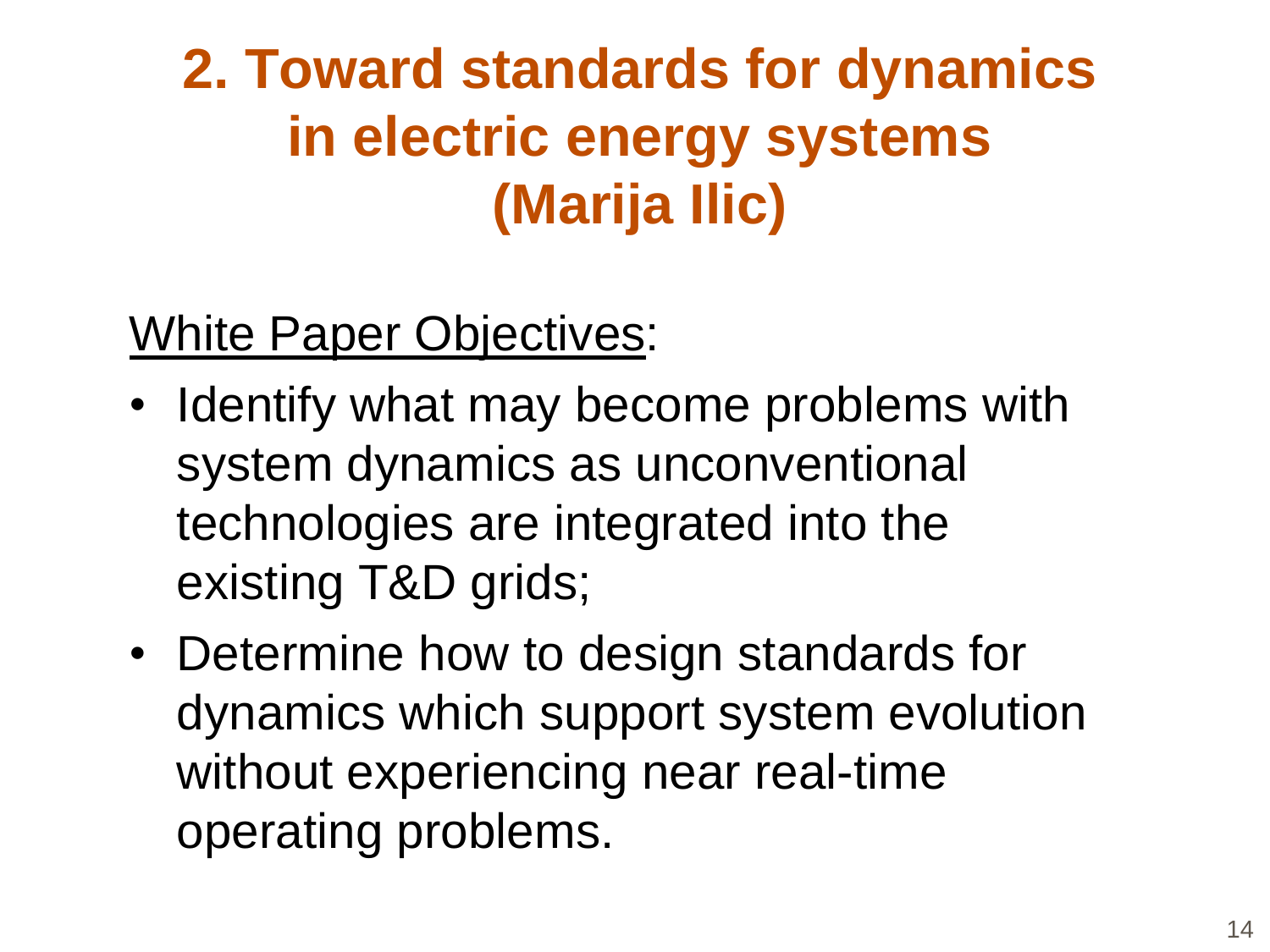Conclusion 1: System dynamic issues & standard development:

- Component-level safety: xfmr harmonic resonance; SSR. Need standards to induce good control vs. component disconnection
- Synchronization of interconnections w/hybrid ac-dc & microgrids: transient/voltage instability
- Local/interarea oscillations arising from decreased conventional gen (PSS) or from renewable controllers
- Quality of service: effects on frequency & voltage
- Cost of cntrl: primary/sec wind cntrl, ramping products in mrkts Conclusion 2: Four basic functionalities for standards: component safety; maintaining synchronization of interconnections w/ hybrid AC/DC & microgrids; meeting quality of service for freq/voltage; facilitate integration of renewables, demand response & FACTS.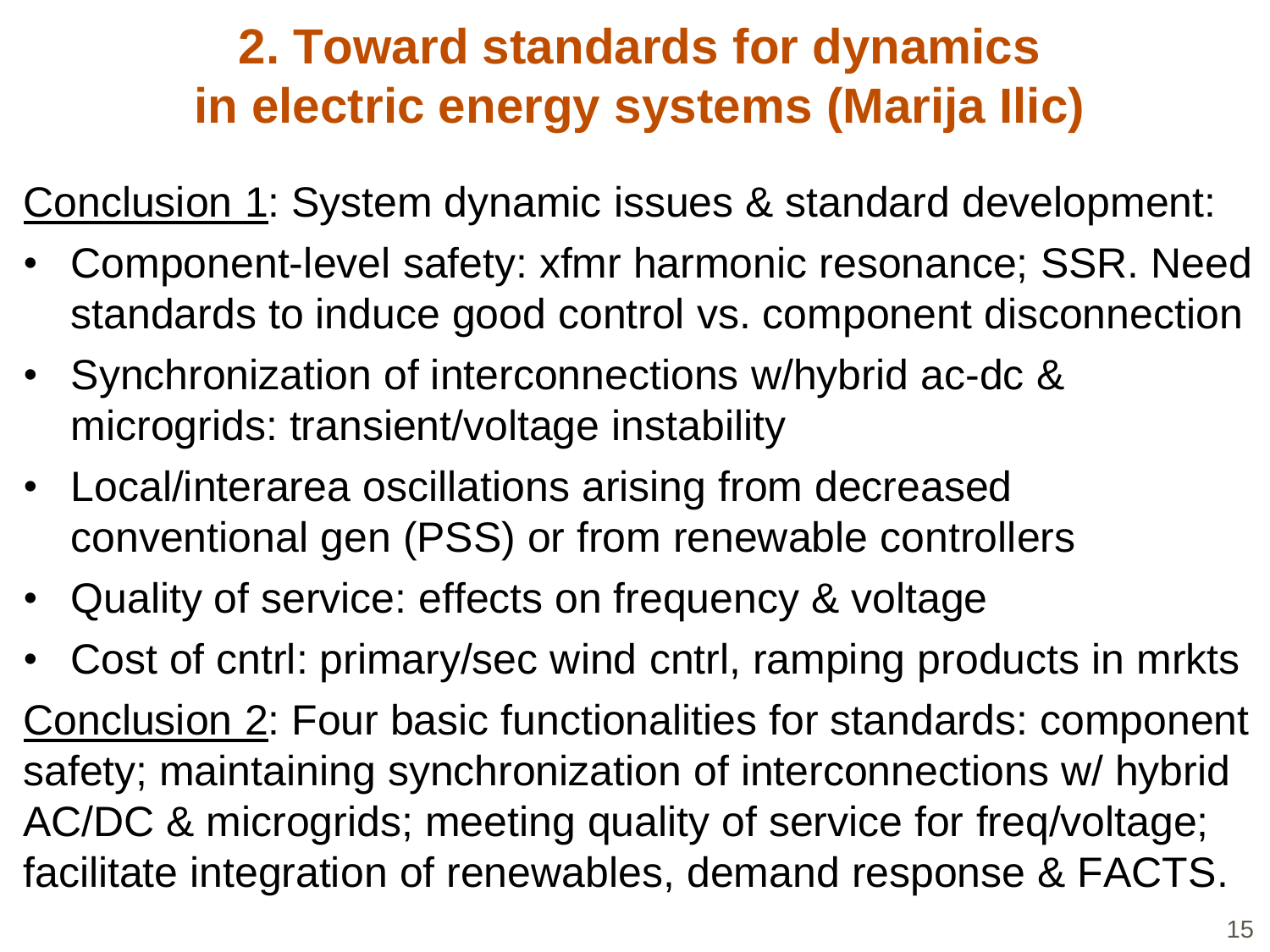Conclusion 3: Existing standards for governor and excitation system response, along with the standards for AGC and/or for European AVC, are control area-level requirements which are not system specific and therefore serve as a good starting point for what is needed in the future.

Conclusion 4: There are no standards for dynamics for demandside nor for deployment of FACTS; Special purpose controllers implemented for transient stabilization do not have quantifiable standard requirements for their dynamic performance.

Conclusion 5: Central generation and high-voltage transmission planning for ensuring that the N − 1 reliability standard is met at the bulk power transmission system level must be considered in coordination with the lower-level standards and protocols which must be designed for the new distributed energy resources.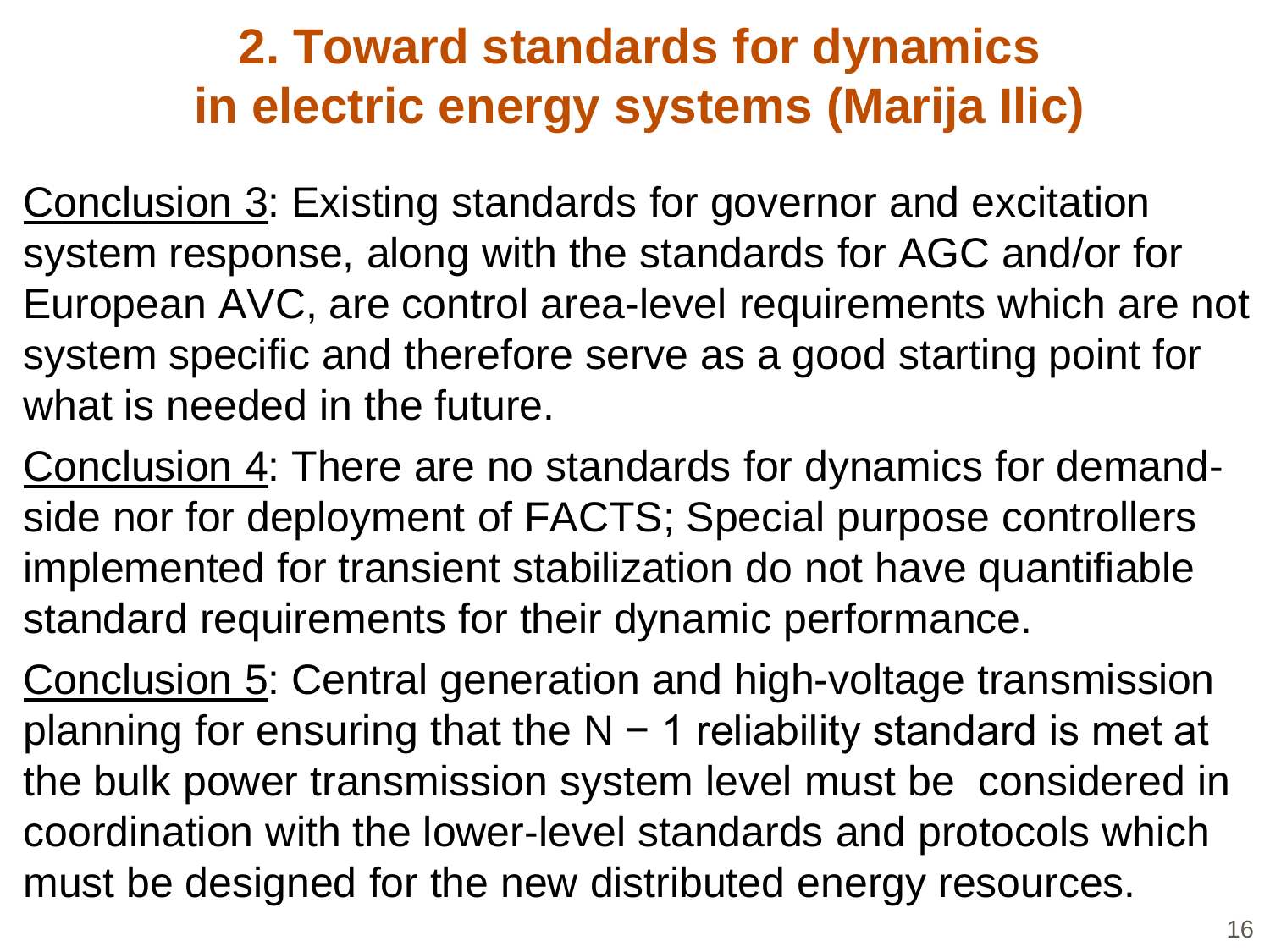Research needs:

1. A unifying modeling approach is needed to represent the dynamics of component groups within a given system in terms of state variables and group-interaction variables.

- 2. Need to develop general principles to underlie standard design for dynamics, considering the following:
	- Plug-&-play standards: each group of components able to adapt, stabilize itself, and cancel interaction variables with neighboring components. No requirements for on-line communication. Strict standards at component level. Conservative.
	- System-level technical standards: Here, each component group stabilizes its own dynamics and participates in minimal coordination of interaction variables managed at system layer $\rightarrow$  system-level WAMS-based coordination of dynamic interactions between components groups. Cannot assign responsibilities; cannot provide economic incentives to participate in higher-layer coordination.
	- Interactive protocols: Ensure technical performance according to choice & value System-level coordination relying on exchange of info on components' willingness to contribute to coordinated control of interaction variables.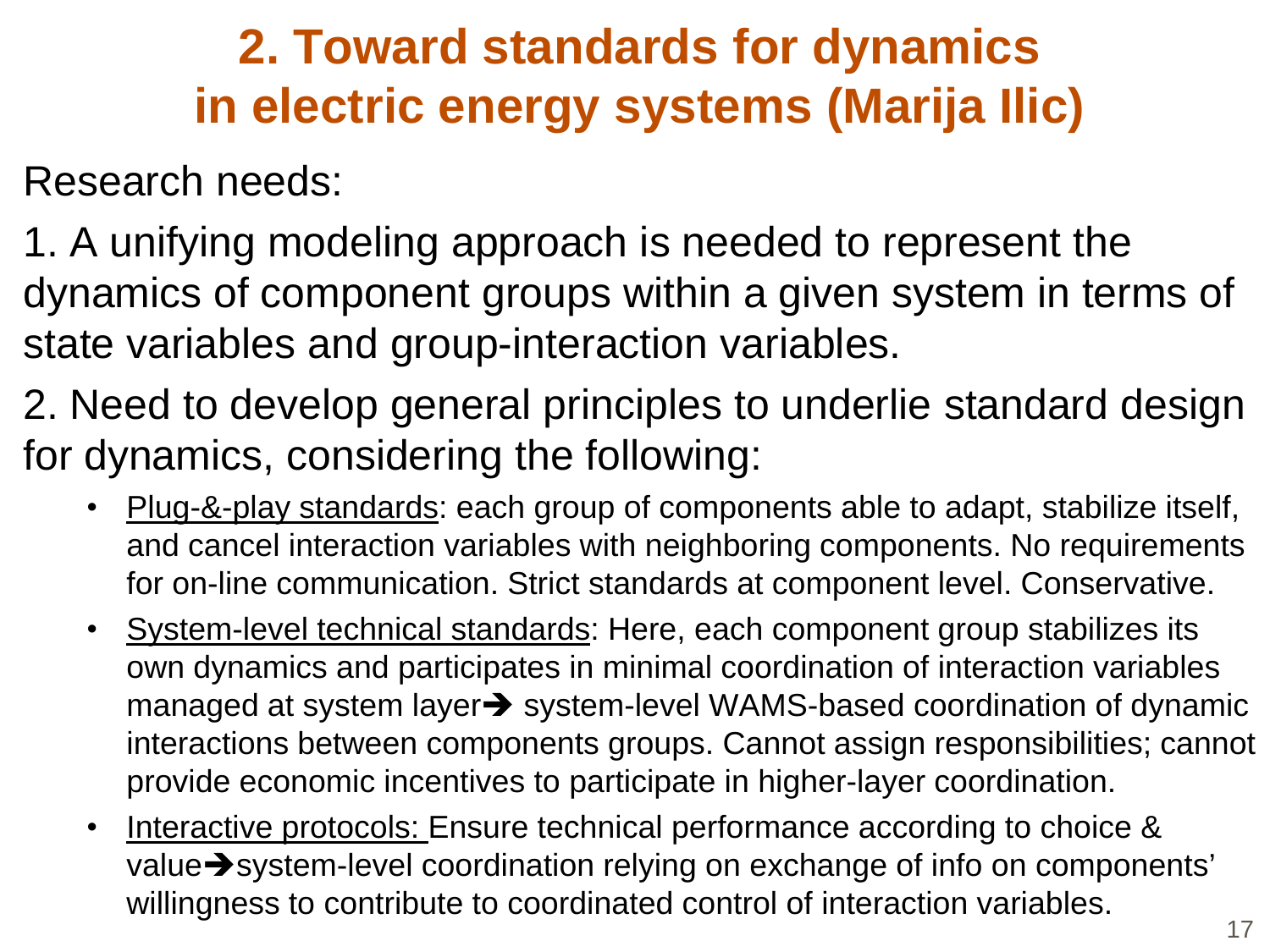Research needs:

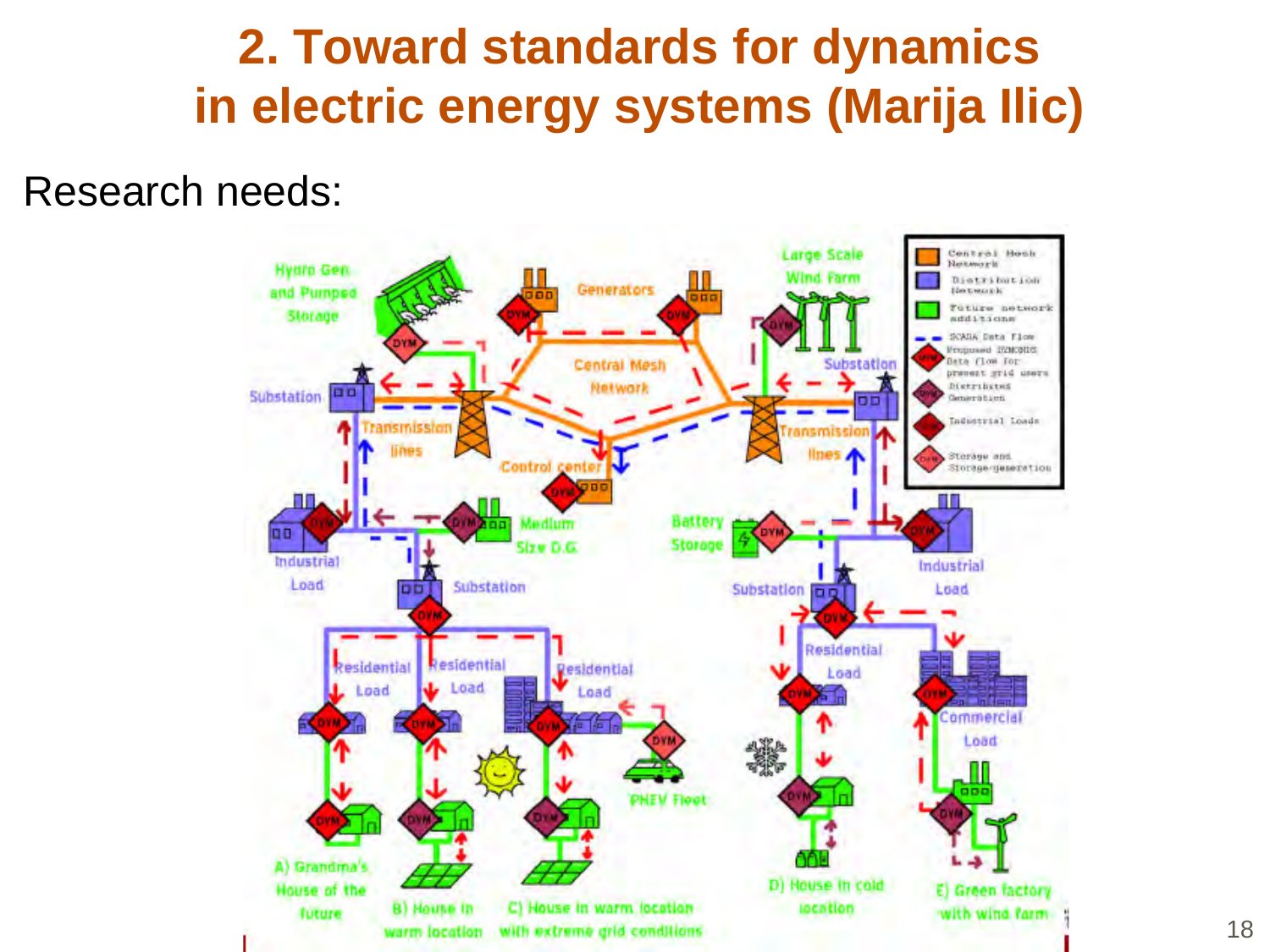Research needs:

3. Develop an industry-academia team with a focused effort toward formalizing and adopting standards for dynamics.

4. Present/discuss the envisioned standards for dynamics with NERC, NIST, NASPI, IEEE and IEC and seek their comments.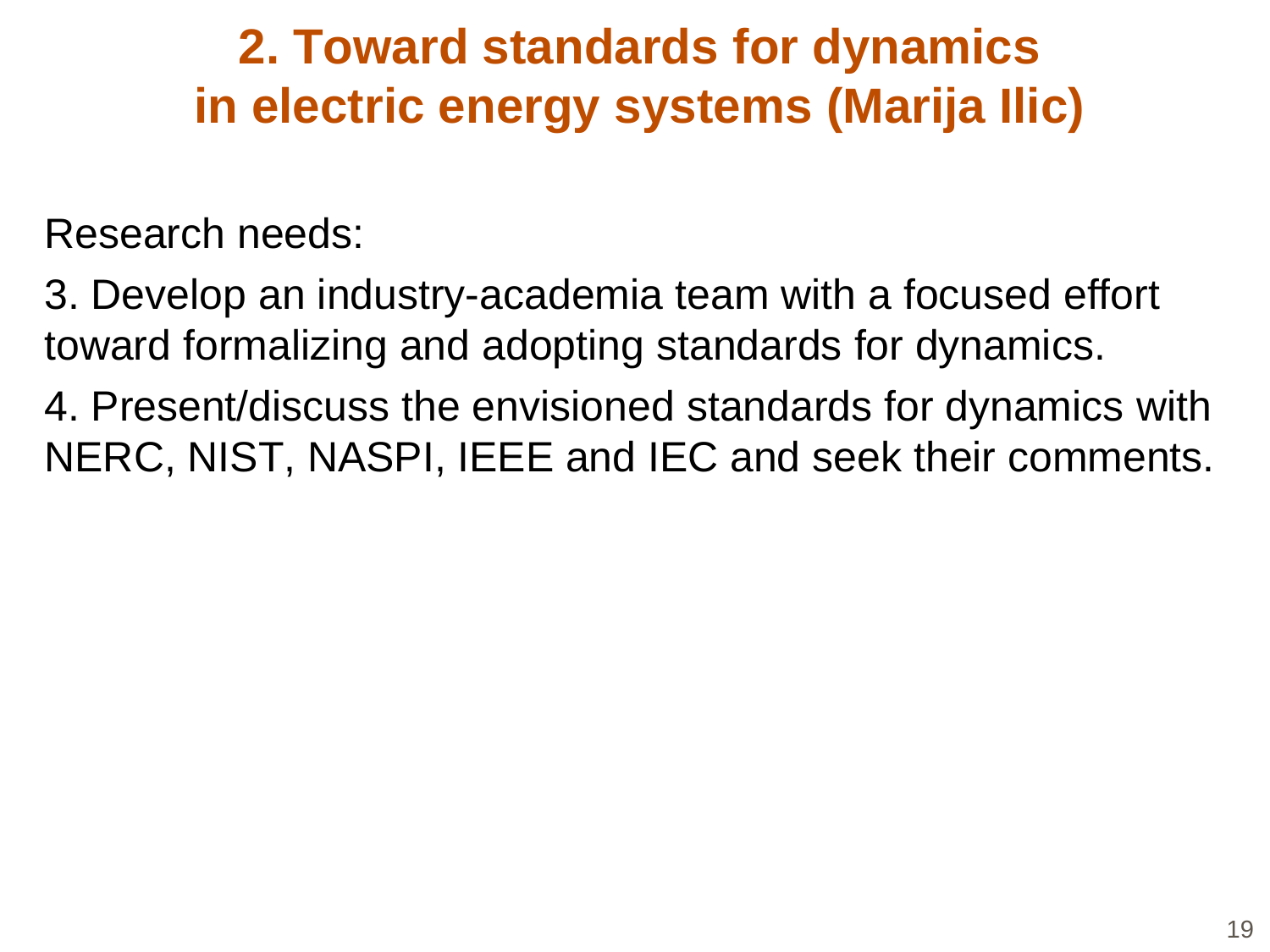[2] Talaat, Nermeen and Marija D. Ilic. "ANNs Based on Subractive Cluster Feature for Classifying Power Quality Disturbances." 2008 North American Power Symposium (NAPS 2008), September 28-30, 2008. Calgary, Canada.

[3] Allen, E.H., J.W. Chapman and M.D. Ilic, "Effects of Torsional Dynamics on Nonlinear Generator Control," IEEE Transactions on Control Systems Technology, 4, 125-140, March 1996.

[4] IEEE SSR Task Force of the Dynamic System Performance WG: First benchmark model for computer simulations of SSR, IEEE Trans. 1977, pp. 1565-1572.

[5] M.Ilic, J.Chapman, "Decentralized Excitation Control for an Electrical Power Utility System," USpatent 5 483 147, 1996. [6] M.D. Ilic and S.X. Liu, "Direct Control of Inter-area Dynamics in Large Power Systems Using Flexible AC Transmission Systems (FACTS) Technology," U.S. patent 5 517 422, 1996.

[7] Cvetkovic, Milos, and Marija Ilic, Nonlinear Control for Stabilizing Power Systems During Major Disturbances, IFAC World Congress, Milano, August 2011.

[8] M. Cvetkovic, K. Bachovchin and M. Ilic, Chapter 19 in Ilic, M., Xie, Le and Liu, Qixing (editors), Engineering IT-Enabled Sustainable Electricity Services : The Tale of Two Low-Cost Green Azores Island, Springer, 2012 (to appear) . [9] Q. Liu, M. Cvetkovic, and M. Ilic "Toward Stabilizing Linearized System Dynamics in Future Electric Energy Systems by Means of Enhanced Voltage Control," Chapter 16 in Engineering IT-Enabled Sustainable Electricity Services : The Tale of Two Low-Cost Green Azores Islands, Springer, 2012 (to appear) .

[10] Ilic, M and Liu, Qixing, Toward Sensing, Control and Communications for Frequency Regulation in Systems with Highly Variable Resources, in Control and Optimization Methods for Smart Grids, Springer 2012, Chapter 1.

[11] Popli, Nipun and Ilic, M, Chapter 14 in Engineering IT-Enabled Sustainable Electricity Services : The Tale of Two Low-Cost Green Azores Islands, Springer, 2012 (to appear).

[12] Ilic, M., E. Allen, J. Chapman, C. King, J. Lang, and E. Litvinov. "Preventing Future Blackouts by Means of Enhanced Electric Power Systems Control: From Complexity to Order." IEEE Proceedings, November 2005.

[13] Ilic, Marija and Liu, Zhijian, ``A New Method for Selecting Best Locations of PMUs for Robust Automatic Voltage Control (AVC) and Automatic Flow Control (AFC)", IEEE PES 2010, Minneapolis, MN, July 25-29, 2010.

[14] Ilic, M., Dynamic Monitoring and Decision Systems for Sustainable Electric Energy, Proc of the IEEE, Jan 2011.

20 [15] Ilic, M., Smart Grid & Future Electric Energy Systems, Lecture Notes, 18-618, Carnegie Mellon U ECE, Spring , 2012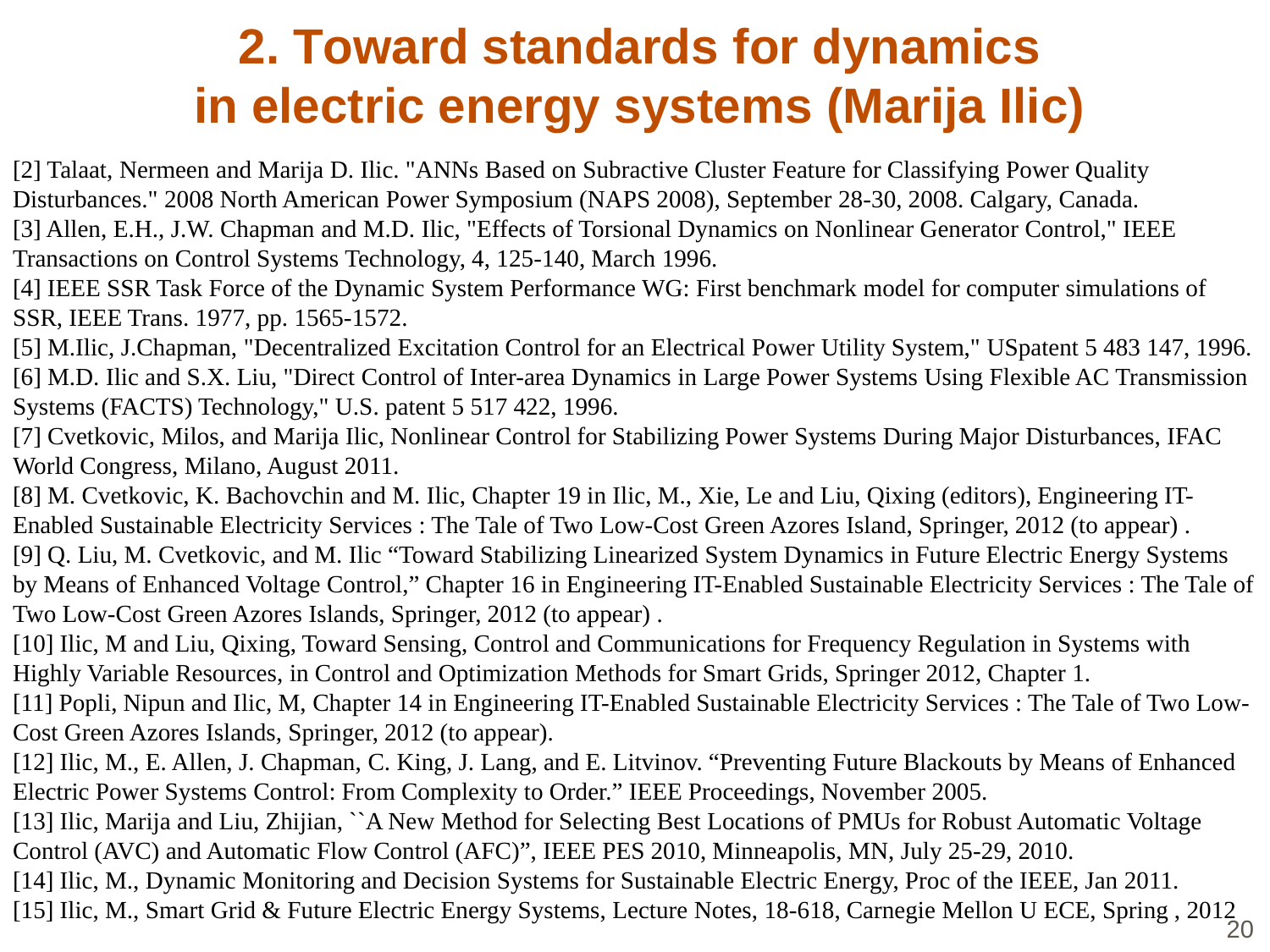White Paper Objective: present the significant near- and long-term unresolved environmental issues relevant to the electric energy industry, and summarize the technologies that will help resolve them.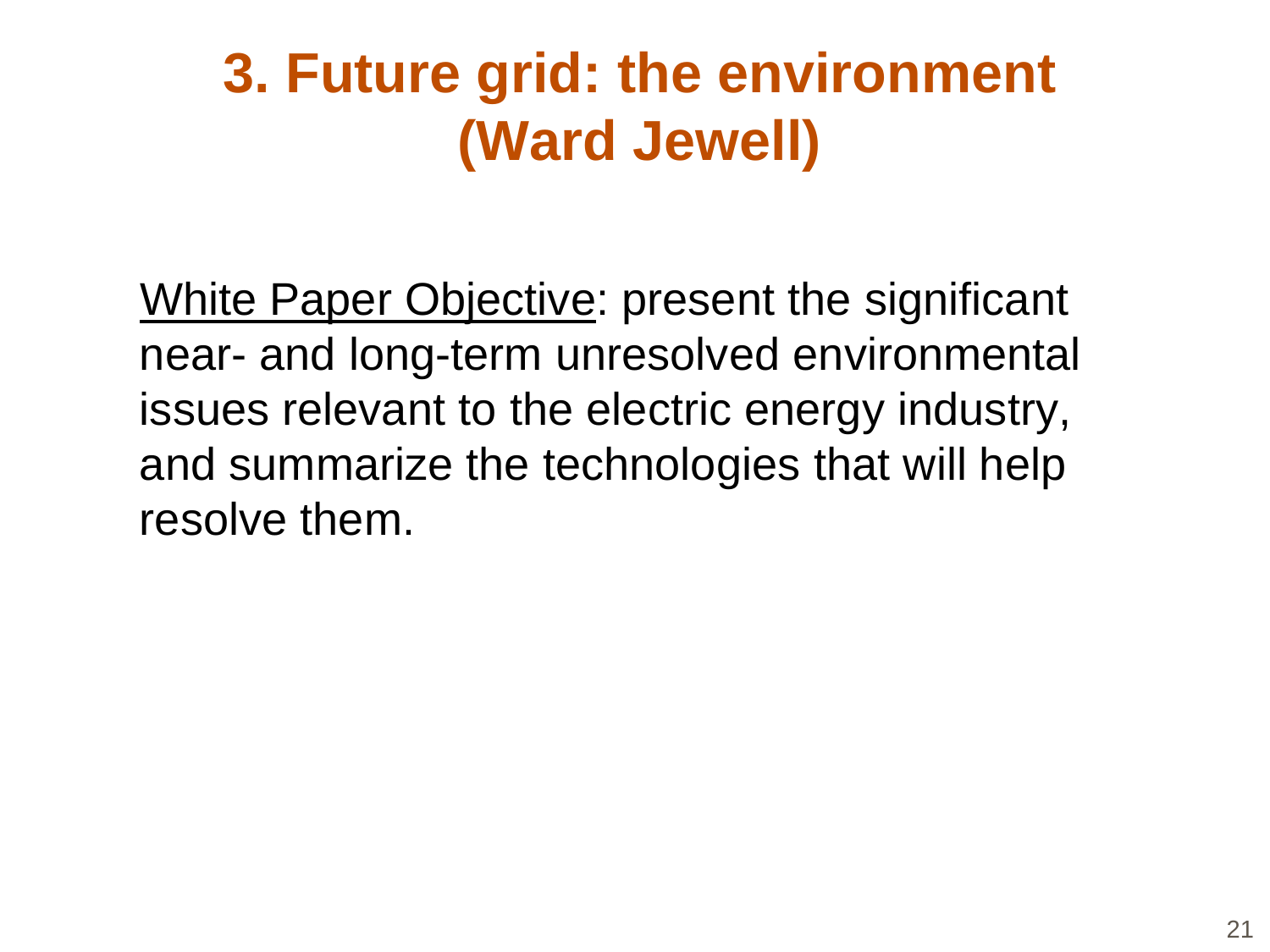Conclusion 1: The most important environmental *issues* are: (a) reducing production of greenhouse gases; (b) adapting grid to changing climate; (c) obtaining water for electricity generation and fuel production. *Technologies* to address them:

- **fuel switching from coal to natural gas;**
- **carbon capture and storage;**
- **nuclear fission generation;**
- **renewables;**
- **energy storage;**
- **energy efficiency improvements;**
- **designs that reduce water use by thermal generating stations;**
- **seawalls;**
- **asset relocation;**
- **designs reducing vulnerability of assets to storms.**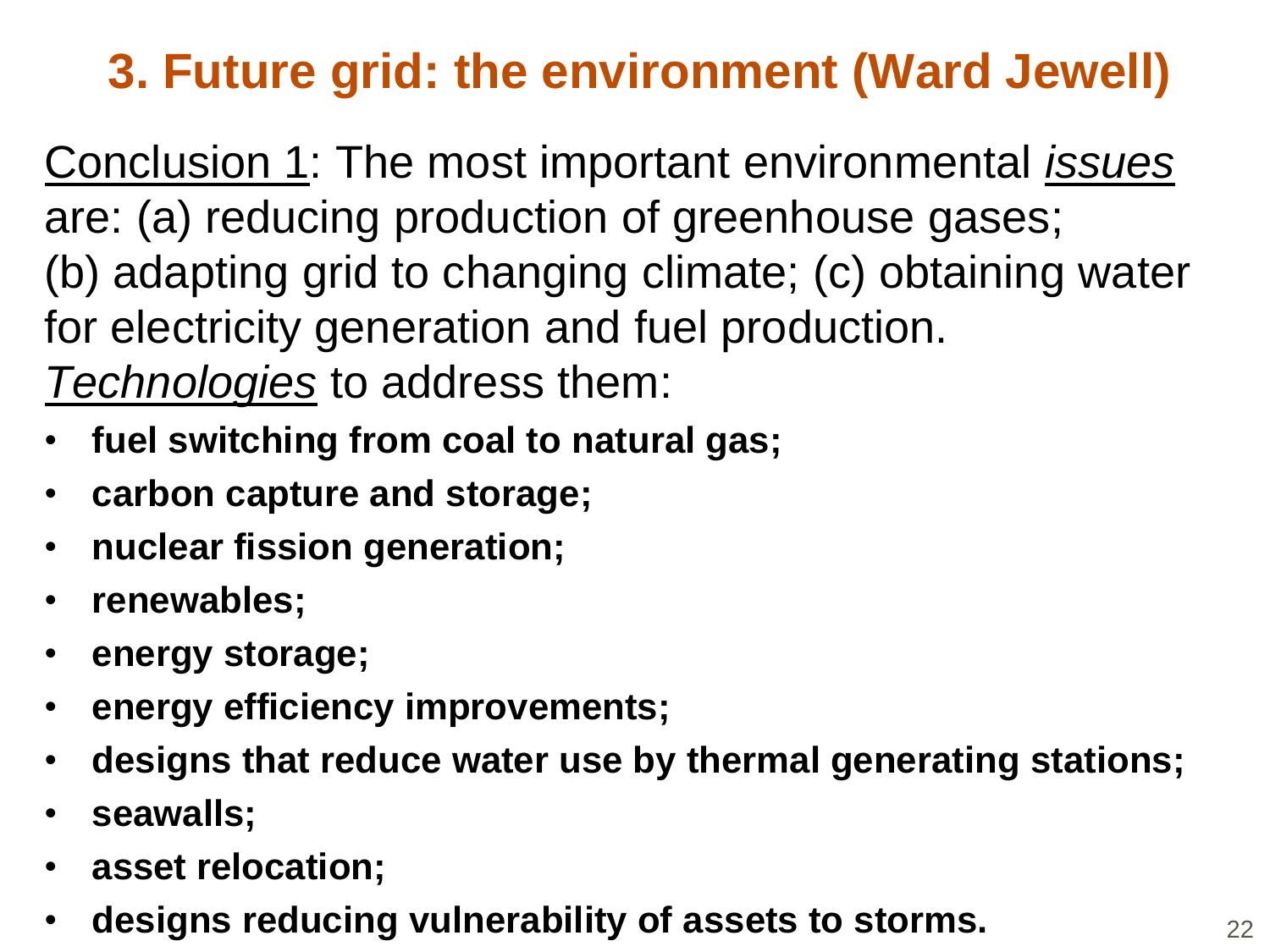23 Conclusion 2: These issues are appropriately addressed via govt regulations since they are not intrinsic to markets. Conclusion 3: Environmental issues, technologies, and regulations all interact and at times conflict; none may be addressed without considering the effects on the others. Conclusion 4: Effect on cost of producing/delivering electricity must be balanced against benefits of improving, or costs of not improving, the environment. Conclusion 5: Environmental costs/benefits from actions today are forecast to occur over a period of decades, so analyses should use appropriate time horizons. Conclusion 6: Electricity planning must consider life cycle costs/benefits in optimizing long-term environmental benefits, electric system reliability, and implementation costs.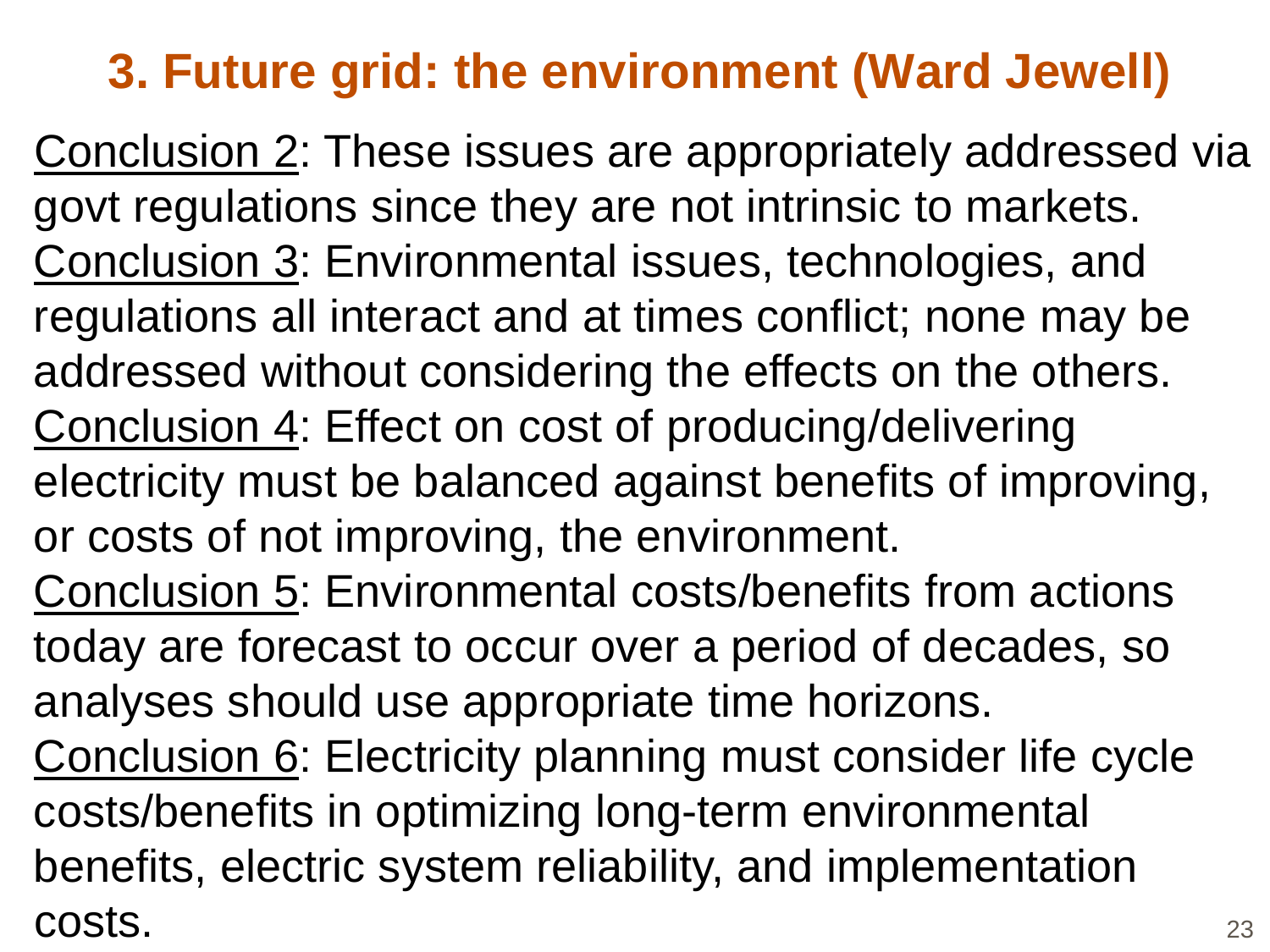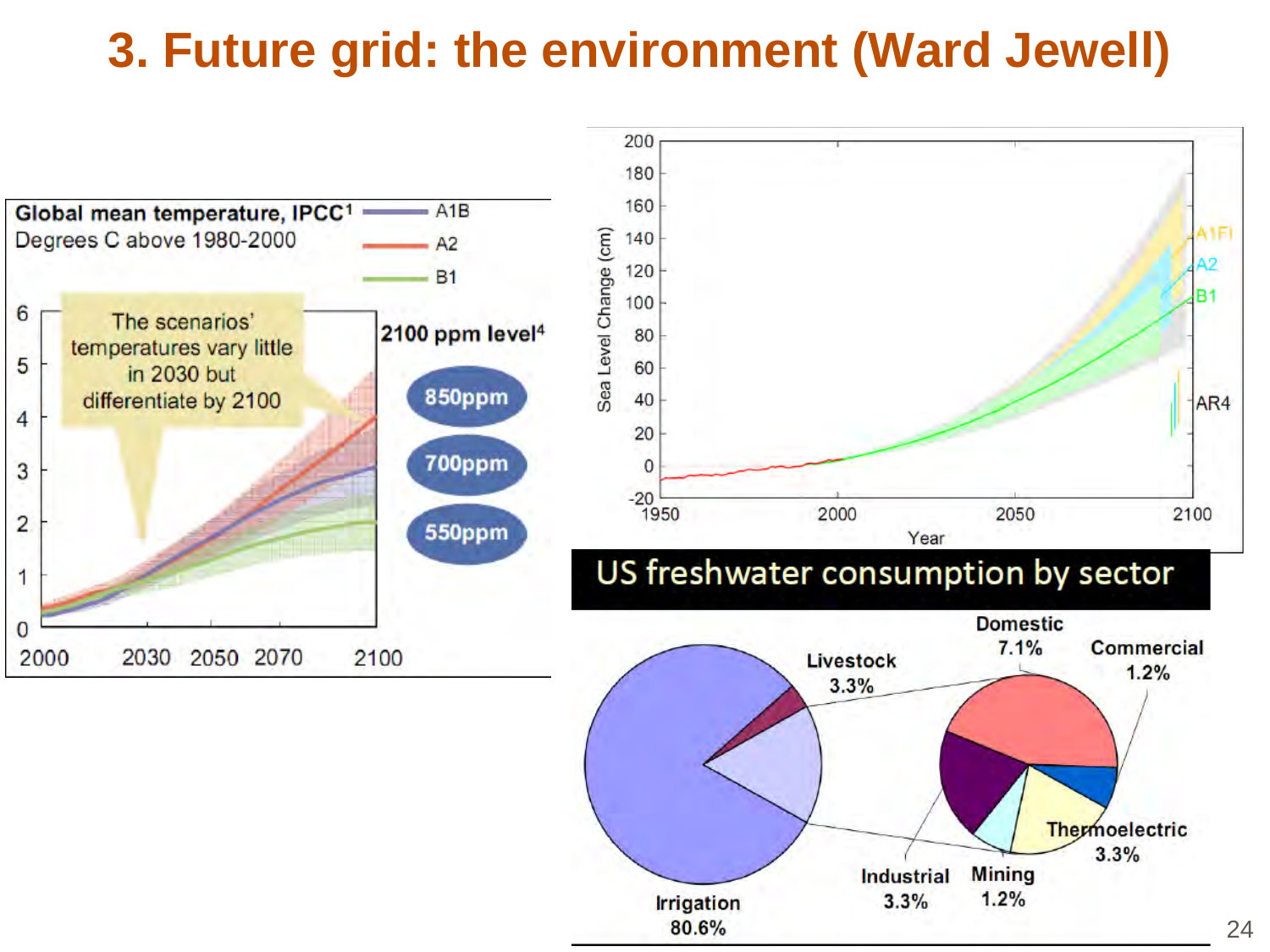Research needs:

1. Issue-specific research:

What is range of magnitudes the nation will face regarding each issue? What are effects of continued emissions; how much reduction is needed?

- When and where should climate change effects be expected, and what range of magnitudes will we see?
- Who will be competing for water and how great a need will there be for the electric industry to alter its withdrawal and consumption?
- How will climate change further affect water availability?

#### 2. Technologies:

What technologies have been identified to address each of the issues? What time frame over which those technologies may become available?

What will be the range of costs for each?

How does a technology useful for one issue affect the other issues (e.g., what is the water usage and vulnerability to climate change of a carbon capture and sequestration system?)?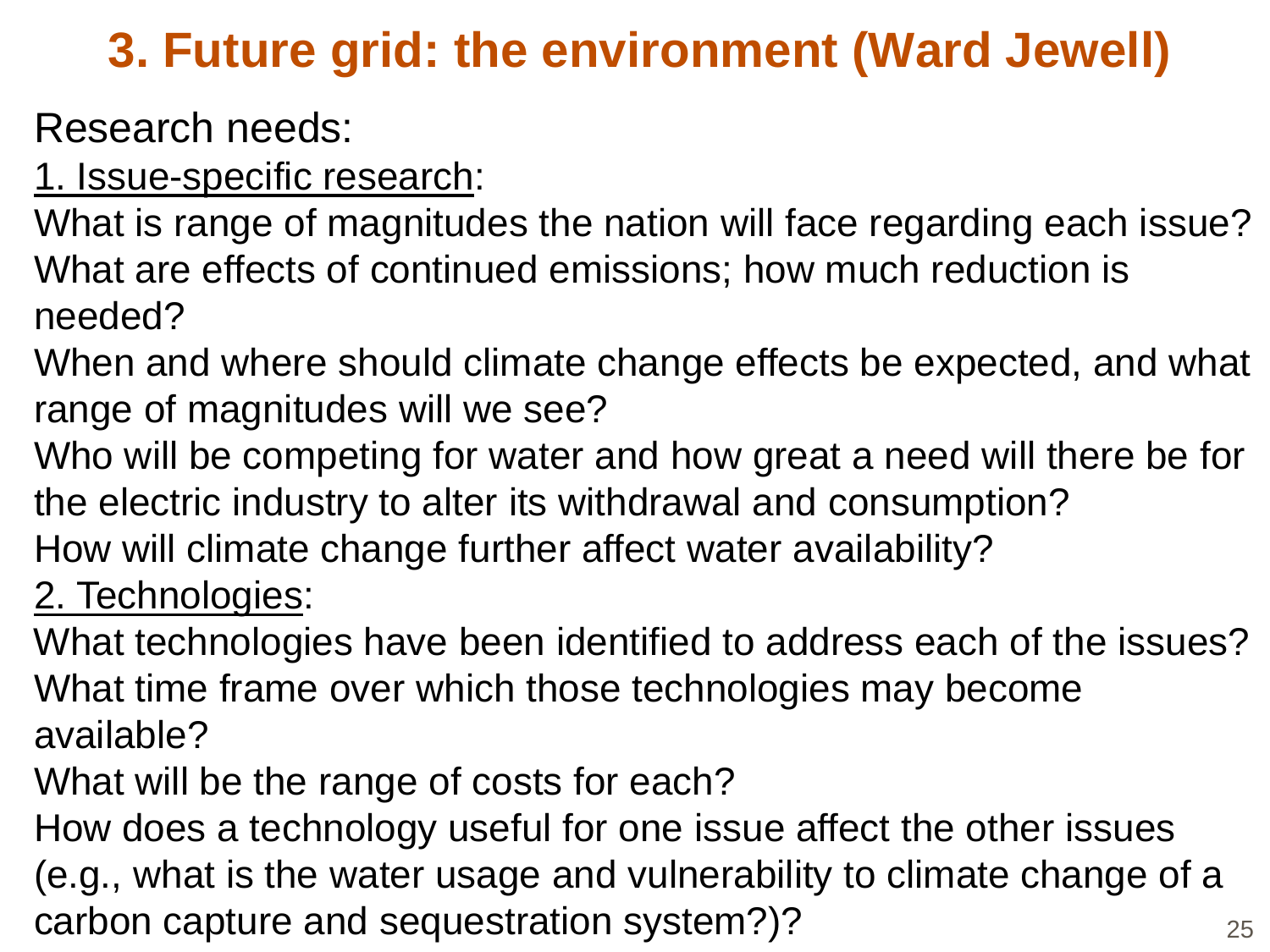Research needs:

3. Electric grid operations and planning:

How can the grid be redesigned and operated in the future to use technologies to achieve the changes needed to address the issues? Develop operations and planning models for new technologies. Multi-objective optimization techniques for long-term planning are needed to consider wide range of technology availabilities and costs. 4. Policy:

What are policy solutions to issues; how to incentivize to address them? Which policies will be most effective in addressing environmental issues while maintaining reliable/economicallycompetitive electric service?

5. Regulations:

What regulations are available to implement the policies? How to design coherent regulations to address environmental issues while still providing reliable & economic energy? How will federal, state, regional, and local regulations interact? Will regulations produce environmental benefits intended?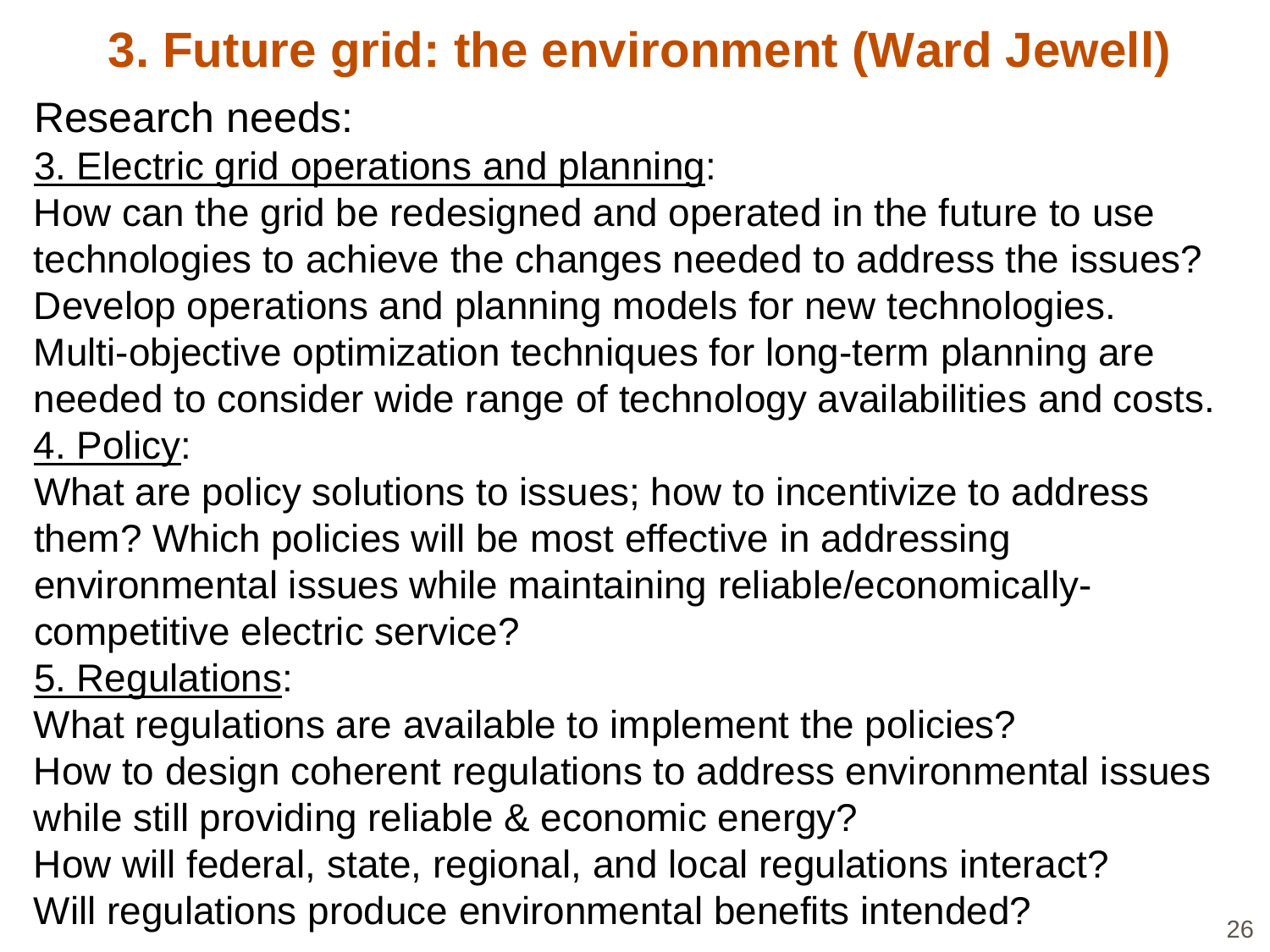White Paper Objectives:

A national transmission overlay is a high capacity, multi-regional transmission grid, potentially spanning all three inter-connections, designed as a single integrated system to provide economic/environmental benefits to the nation.

The objective of this paper is to identify benefits to building a national transmission overlay, to lay out essential elements to facilitate continued dialogue on this topic, and to frame possible paths by which it could be realized.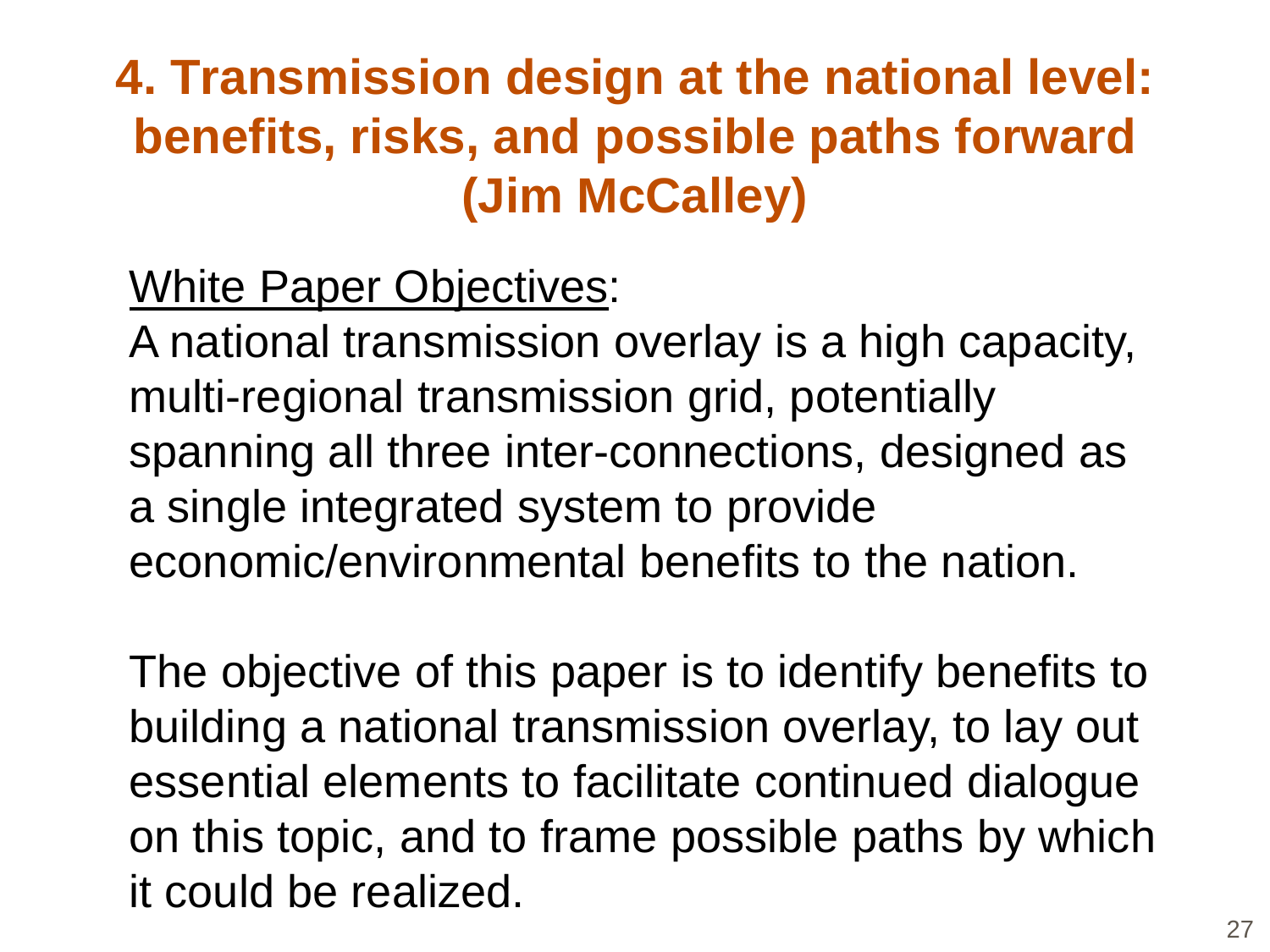Conclusion 1: Interest in an overlay is motivated by

- Location heavily influences economic viability of a given renewable project; this is less the case for non-renewables.
- Renewable energy can be moved only by electric transmission; this is not the case for non-renewables.
- Transmission costs comprise a relatively small percent of long-term power system investment and operation cost. Conclusion 2: Essential elements necessary to building a national transmission overlay: locations of future generation/load centers, technologies to dominate future generation portfolios, existing interregional transmission capacity and congested locations, transmission technologies and their attributes. Conclusion 3: Benefits to building a national transmission overlay are long-term cost savings, resilience of energy prices to largescale events, emissions reduction & energy system flexibility.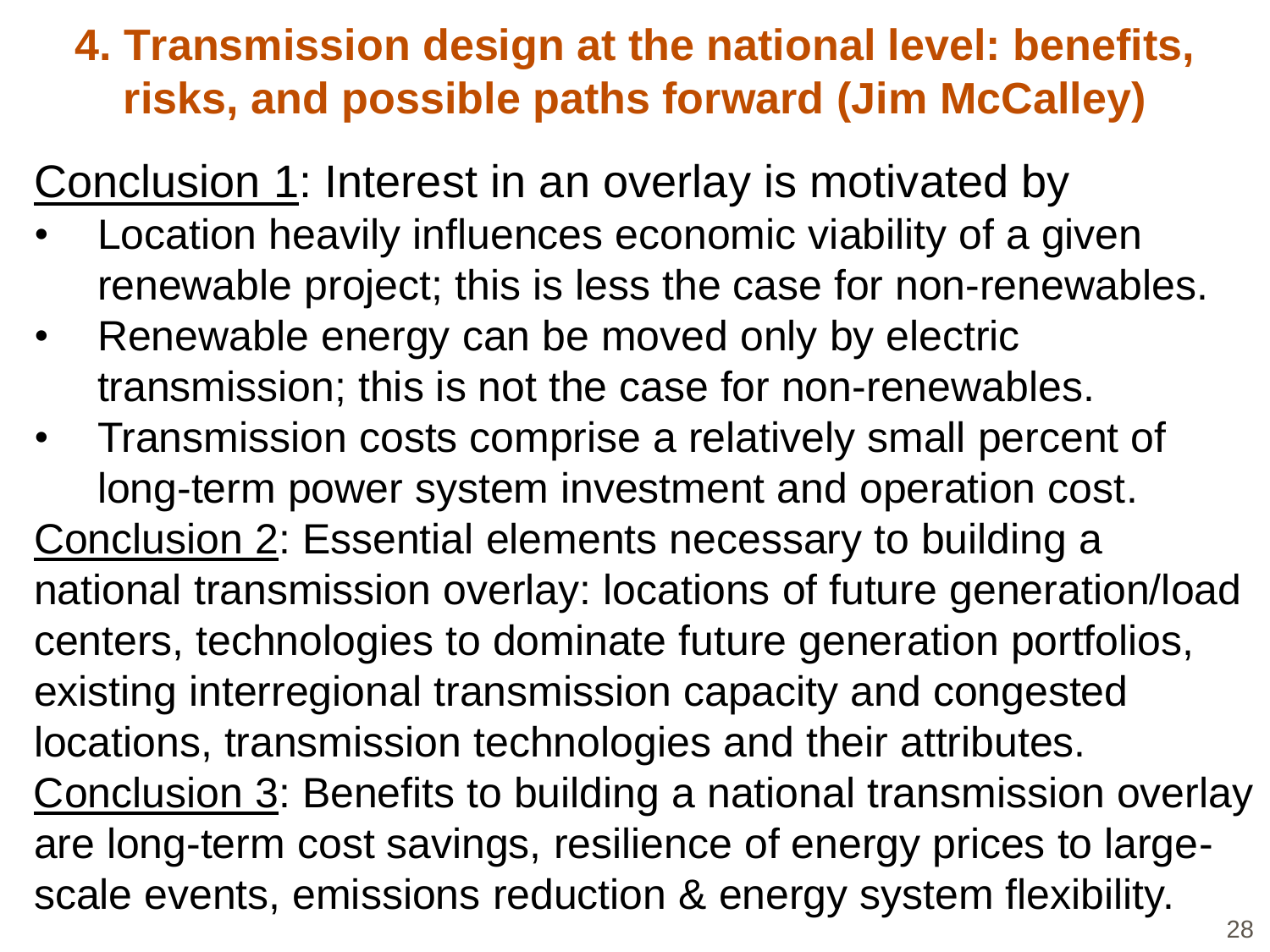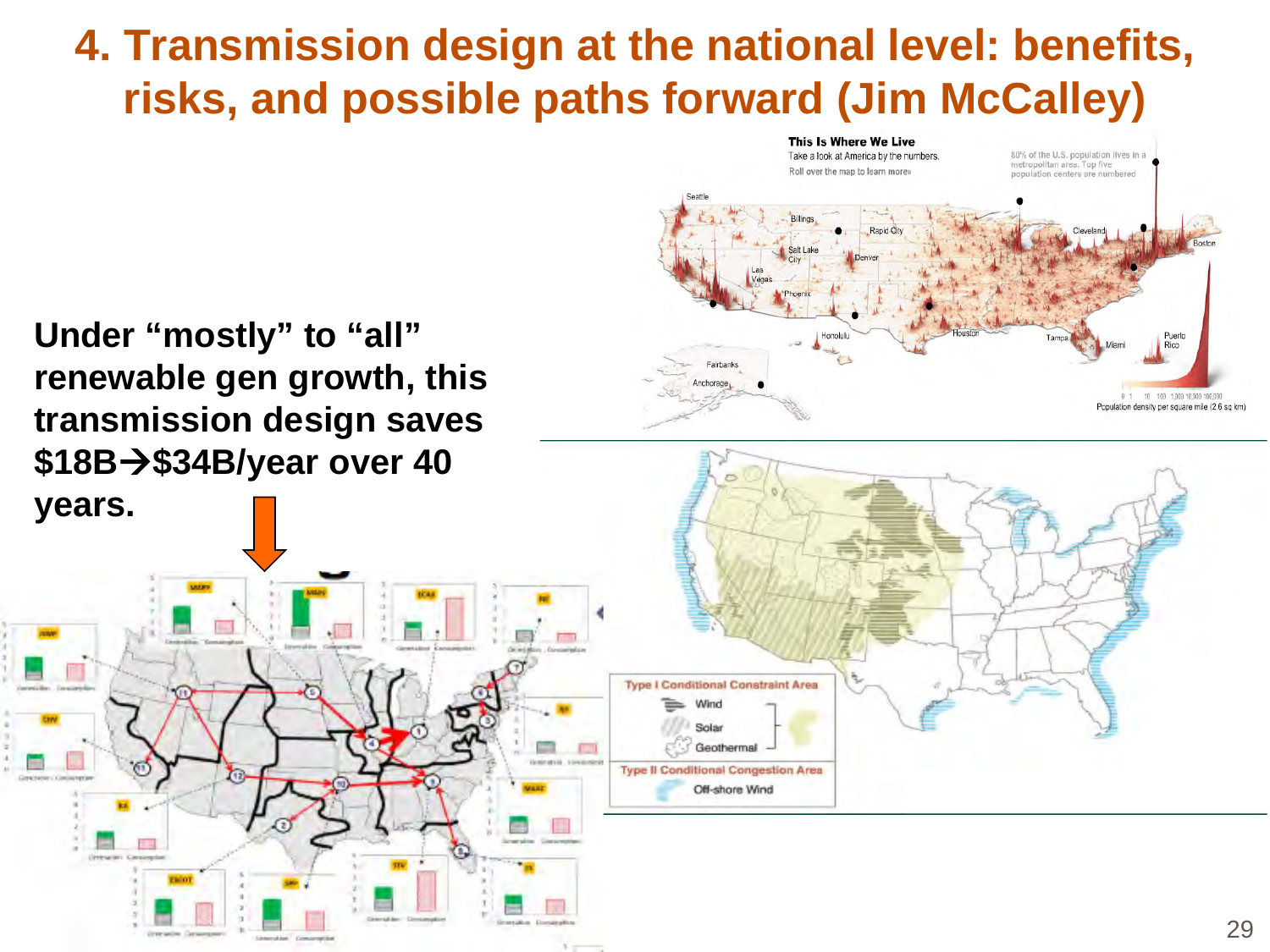#### Conclusion 4: Issues/concerns include:

- effects on each state's economic development
- cost allocation
- market impacts (winners/losers)
- policy and technology uncertainty
- obtaining right-of-way
- lack of long-term congestion hedging products
- need for mid-level resource collection networks

Conclusion 5: Possible paths to realize it: market driven

investment, fed initiative, interregional coordination, hybrid approach **Possible paths forward** 

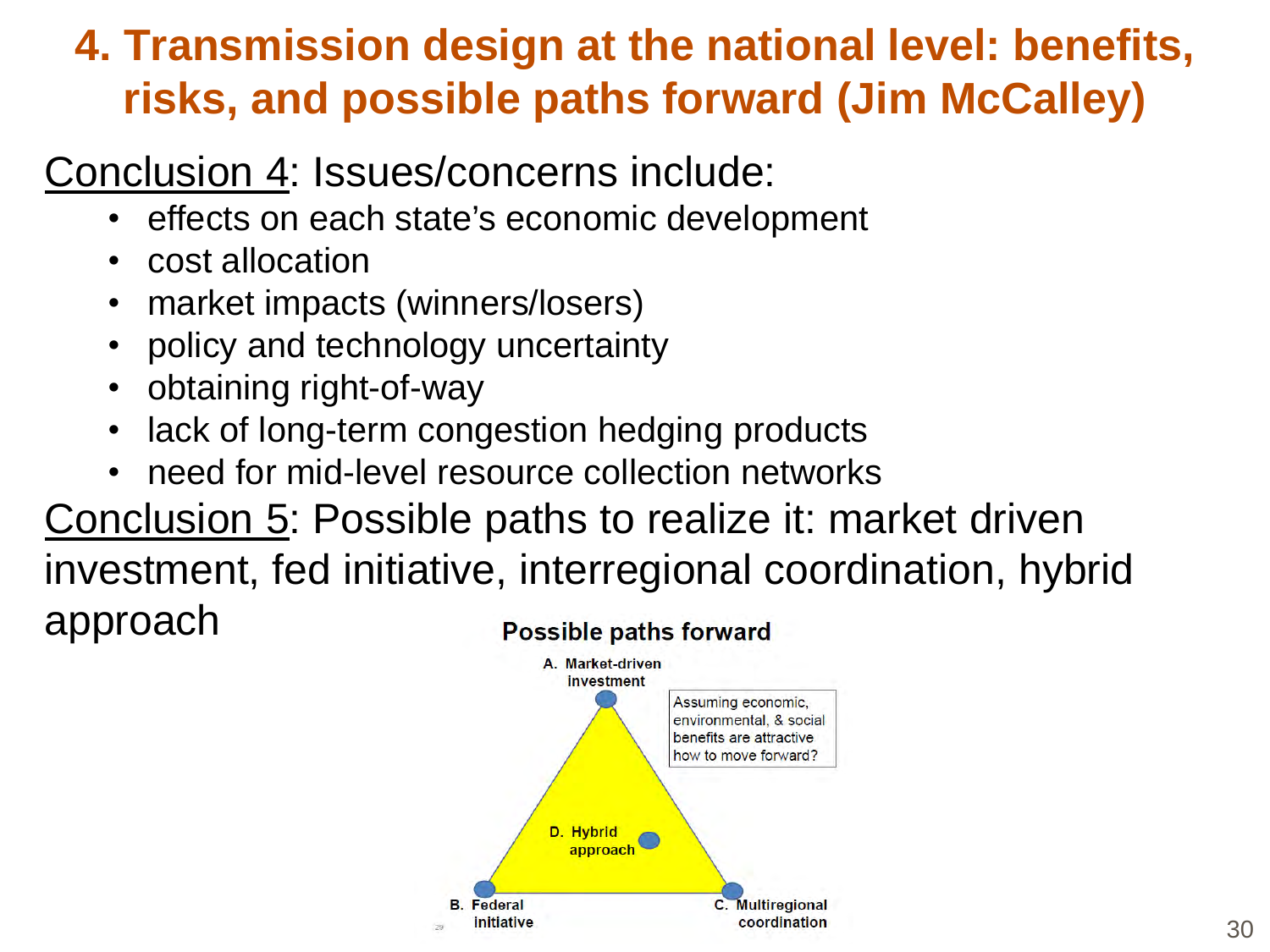Research needs:

- 1. Design process: Transmission of this capacity and geographical breadth has never been built before: what does the design process look like?
- 2. Performance analysis: Promising topology/technology designs should be evaluated to determine steady-state & dynamic performance, resiliency, and flexibility.
- 3. Economic analysis: A refined economic analysis should be performed for each topology/technology design to identify relative benefits of the transmission overlay for each geographical region of the country.
- 4. Path forward and associated policy needs: Additional sociopolitical/policy research is essential to consider the identified possible paths (market-driven, federal initiative, interregional coordination, and hybrid).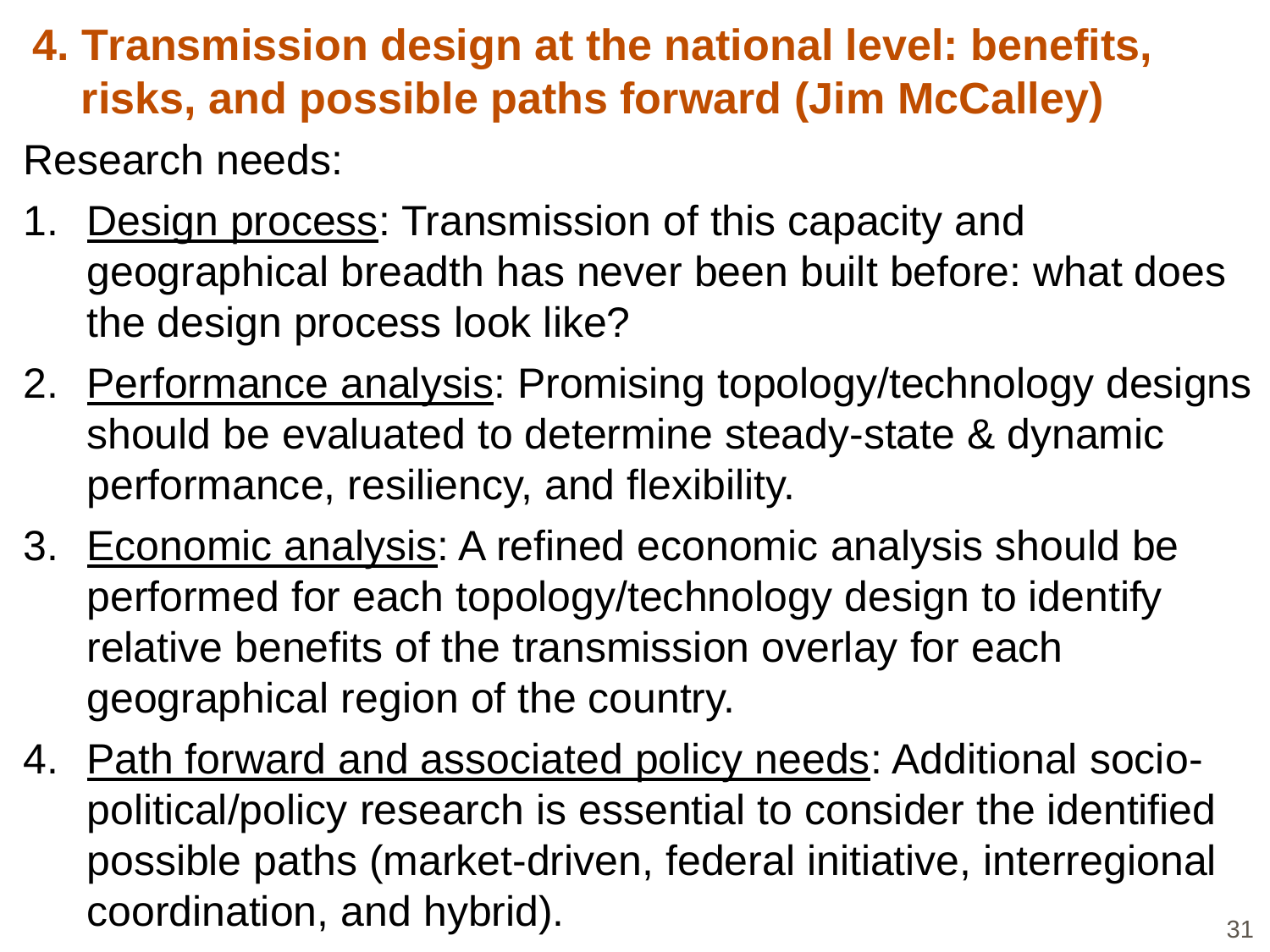Publications:

[1] J. McCalley, W. Jewell, T. Mount, D. Osborn, and J. Fleeman, "A Wider Horizon: Technologies, Tools, and Procedures for Energy Systems Planning at the National Level," *IEEE Power and Energy Magazine,* Vol. 9, Issue 3, May/June 2011, pp. 42-54.

[2] E. Ibanez, V. Krishnan, S. Lavrenz, D. Mejia, K. Gkritza, J. McCalley, and A. Somani, "Resilience and robustness in long-term planning of the national energy and transportation system," to appear in *International Journal of Critical Infrastructures*.

[3] V. Krishnan, J. McCalley and J. Bushnell, "Nationwide Transmission Overlay Design and Benefits Assessment for the U.S.," under review by *Energy Policy Journal*.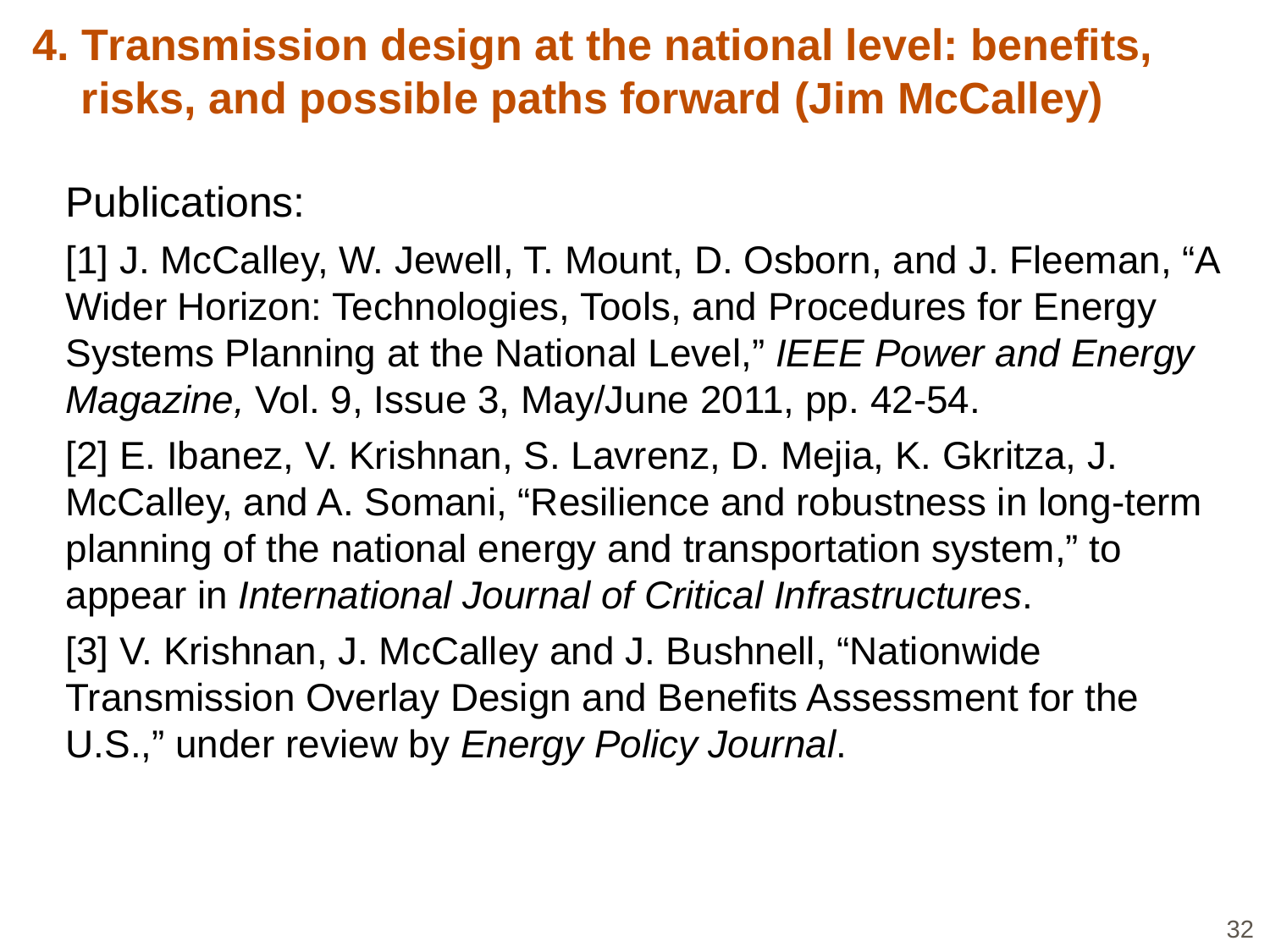**5. Centralized and distributed power systems: a comparative approach (James Momoh)**

White Paper Objective: To identify relative strengths (benefits) and weaknesses associated with centralized generation vs. distributed generation.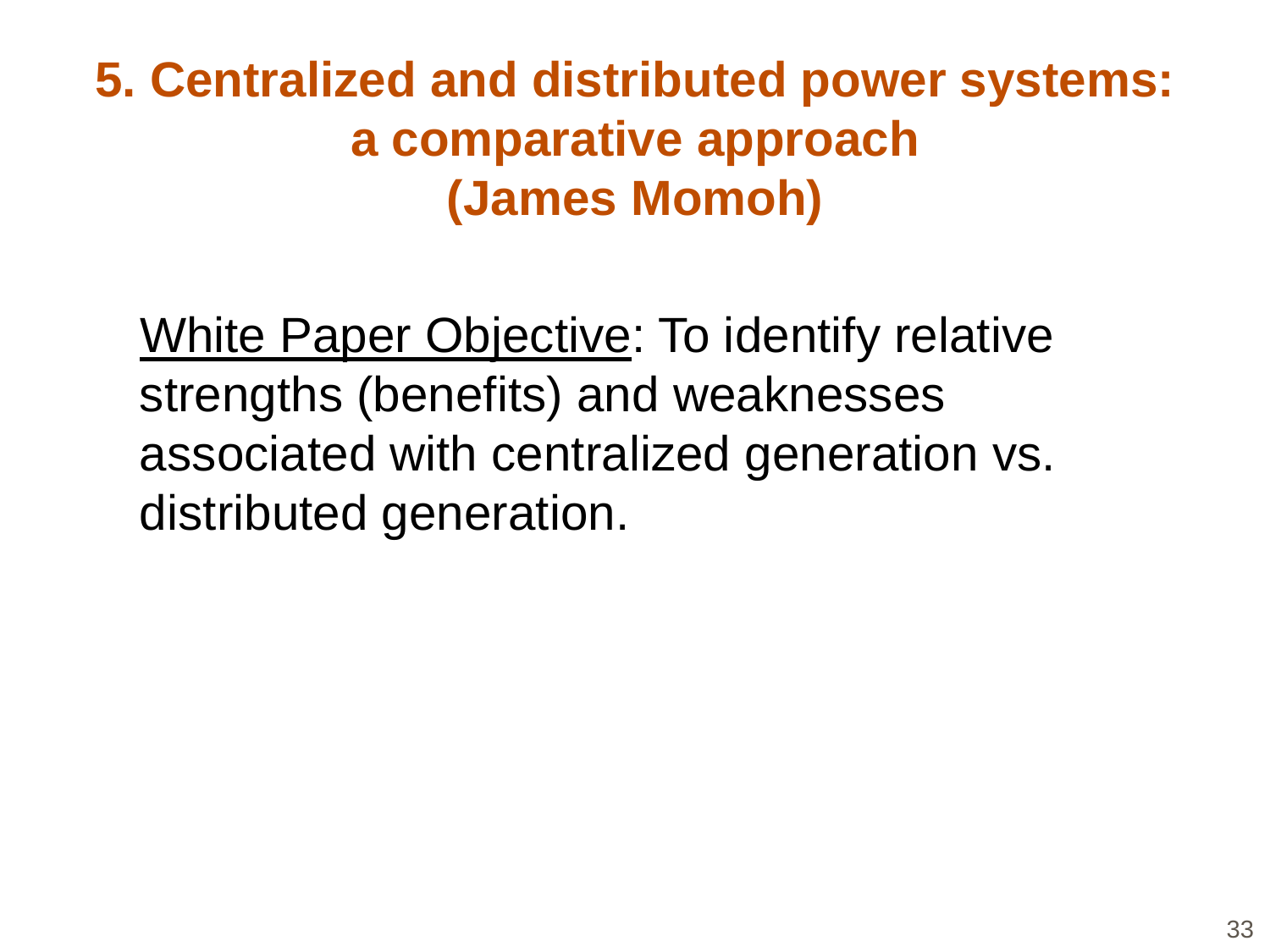### **5. Centralized and distributed power systems: a comparative approach (James Momoh)**

Conclusion 1: Centralized investment benefits from economy of scales.

Conclusion 2: There may be reliability benefits to distributed investment.

Conclusion 3: A research roadmap is needed (and proposed) to determine the right balance of long-term investments in

- centralized/distributed generation,
- transmission and distribution,
- control and communication technologies

using metrics to judge *economics*, *sustainability*, *reliability*, *resilience*, & *flexibility* for the future grid.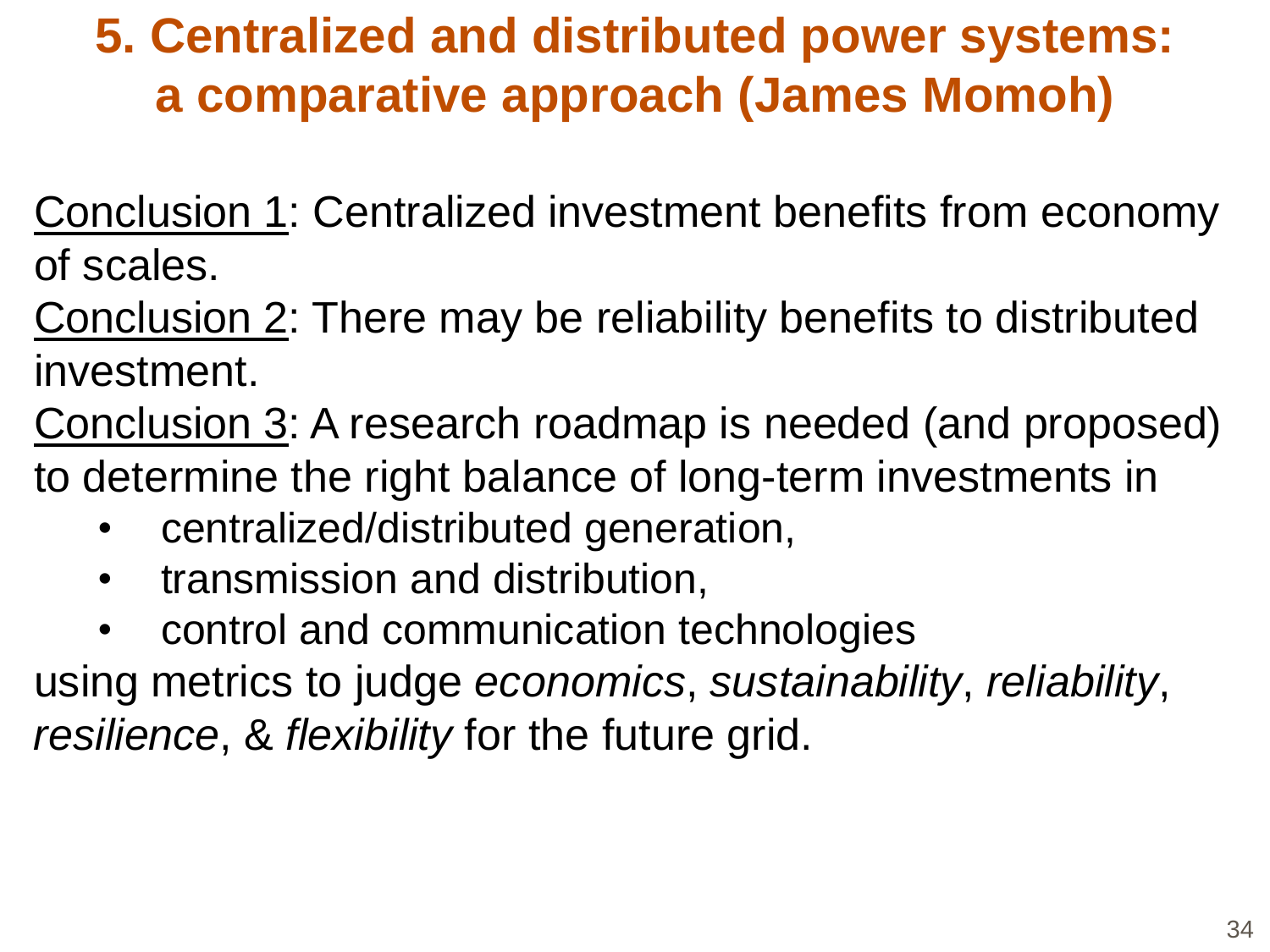### **5. Centralized and distributed power systems: a comparative approach (James Momoh)**

Research needs:

- 1. Develop computational tools to enable exploration of potential investment strategies among future scenarios.
- 2. The tools should be capable of modeling centralized and distributed generation, various transmission technologies, renewables, their variability and ramping needs, storage, demand response, transportation/energy system interdependencies, biofuels, water and land use, and locational impacts on resources.
- 3. These tools should assess long-term investment and operational costs, environmental impact, reliability, resiliency, and flexibility.